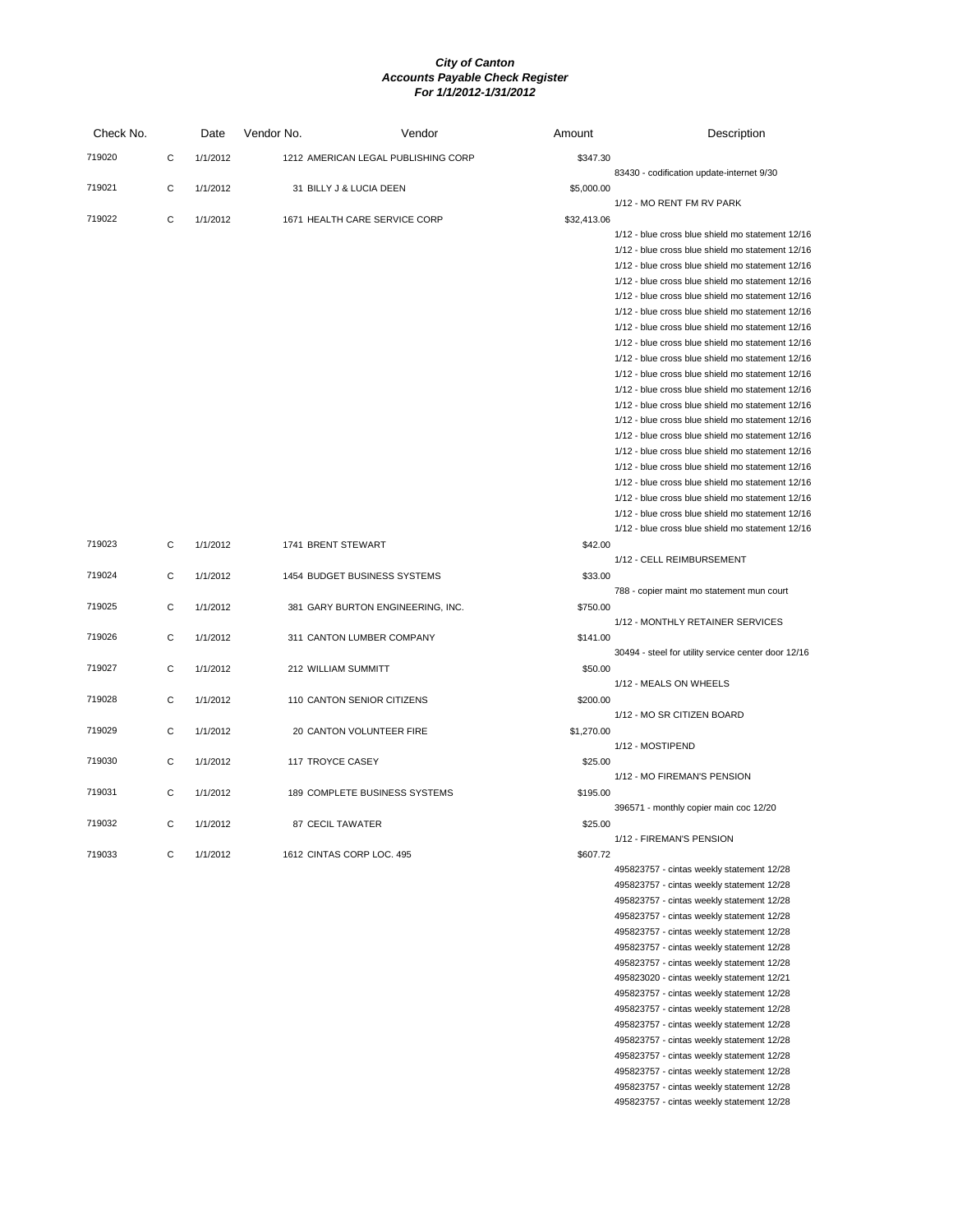495823020 - cintas weekly statement 12/21

|        |   |          |                                 |            | 495823020 - cintas weekly statement 12/21                                            |
|--------|---|----------|---------------------------------|------------|--------------------------------------------------------------------------------------|
|        |   |          |                                 |            | 495823757 - cintas weekly statement 12/28                                            |
|        |   |          |                                 |            | 495823020 - cintas weekly statement 12/21                                            |
|        |   |          |                                 |            | 495823020 - cintas weekly statement 12/21                                            |
|        |   |          |                                 |            | 495823020 - cintas weekly statement 12/21                                            |
|        |   |          |                                 |            | 495823020 - cintas weekly statement 12/21                                            |
|        |   |          |                                 |            | 495823020 - cintas weekly statement 12/21                                            |
|        |   |          |                                 |            | 495823020 - cintas weekly statement 12/21                                            |
|        |   |          |                                 |            | 495823020 - cintas weekly statement 12/21                                            |
|        |   |          |                                 |            | 495823020 - cintas weekly statement 12/21                                            |
|        |   |          |                                 |            | 495823020 - cintas weekly statement 12/21                                            |
|        |   |          |                                 |            | 495823020 - cintas weekly statement 12/21                                            |
|        |   |          |                                 |            | 495823020 - cintas weekly statement 12/21                                            |
|        |   |          |                                 |            | 495823020 - cintas weekly statement 12/21                                            |
|        |   |          |                                 |            | 495823020 - cintas weekly statement 12/21                                            |
| 719034 | С | 1/1/2012 | 626 LONNY CLUCK                 | \$300.00   |                                                                                      |
|        |   |          |                                 |            | 1/12 - fertilize spreader 12/11                                                      |
| 719035 | C | 1/1/2012 | 679 COLOR VISUAL CONCEPTS INC   | \$1,199.85 |                                                                                      |
|        |   |          |                                 |            | 18685 - newsletter 12/21                                                             |
| 719036 | C | 1/1/2012 | 1696 COMPANION LIFE INSURANCE   | \$1,892.53 |                                                                                      |
|        |   |          |                                 |            | 1/12 - companion life mo statement 12/20                                             |
|        |   |          |                                 |            | 1/12 - companion life mo statement 12/20                                             |
|        |   |          |                                 |            | 1/12 - companion life mo statement 12/20                                             |
|        |   |          |                                 |            | 1/12 - companion life mo statement 12/20                                             |
|        |   |          |                                 |            | 1/12 - companion life mo statement 12/20                                             |
|        |   |          |                                 |            | 1/12 - companion life mo statement 12/20                                             |
|        |   |          |                                 |            | 1/12 - companion life mo statement 12/20                                             |
|        |   |          |                                 |            | 1/12 - companion life mo statement 12/20                                             |
|        |   |          |                                 |            | 1/12 - companion life mo statement 12/20                                             |
|        |   |          |                                 |            | 1/12 - companion life mo statement 12/20                                             |
|        |   |          |                                 |            | 1/12 - companion life mo statement 12/20                                             |
|        |   |          |                                 |            |                                                                                      |
|        |   |          |                                 |            |                                                                                      |
| 719037 | C | 1/1/2012 | 156 CONTINENTAL RESEARCH CORP.  |            | 1/12 - companion life mo statement 12/20                                             |
|        |   |          |                                 | \$3,401.45 |                                                                                      |
|        |   |          |                                 |            | 362689 - prime 12/15                                                                 |
|        |   |          |                                 |            | 362685-362686 - enzymes-elect connect poly hose 12/15                                |
| 719038 | C | 1/1/2012 | 222 DIXIE PAPER CO. INC.        | \$79.00    |                                                                                      |
|        |   |          |                                 |            | 280680 - latex gloves fm                                                             |
| 719039 | C | 1/1/2012 | 292 LILIA V DURHAM              | \$42.00    |                                                                                      |
|        |   |          |                                 |            | 1/12 - MO CELL REIMBURSEMENT                                                         |
| 719040 | C | 1/1/2012 | 1247 ELLIOTT ELECTRIC SUPPLY    | \$294.40   |                                                                                      |
|        |   |          |                                 |            | 24-05476-01 - electrical supplies fm-library 12/9                                    |
|        |   |          |                                 |            | 24-05476-01 - electrical supplies fm-library 12/9                                    |
| 719041 | C | 1/1/2012 | 1013 E-SOFTSYS LLC              | \$710.00   |                                                                                      |
|        |   |          |                                 |            | 14392 - fm booth tracker mo statement 12/31                                          |
| 719042 |   | 1/1/2012 | 1697 FERRARA FIRE APPARATUS INC | \$1,223.00 |                                                                                      |
|        |   |          |                                 |            | 105533 - fire fighting foam 12/12                                                    |
| 719043 | C | 1/1/2012 | 2652 GOOLSBEE TIRE              | \$344.20   |                                                                                      |
|        |   |          |                                 |            | 1-gs45748 - tires unit 3 fm 12/14                                                    |
| 719044 | C | 1/1/2012 | 891 GT DISTRIBUTORS INC.        | \$20.95    |                                                                                      |
|        |   |          |                                 |            | 3228 - flashlight battery 12/12                                                      |
| 719045 | C | 1/1/2012 | 1342 GUARDIAN LIFE              | \$65.44    |                                                                                      |
|        |   |          |                                 |            | 1/12-1 - guardian life ins mo statement                                              |
|        |   |          |                                 |            | 1/12-1 - guardian life ins mo statement                                              |
| 719046 | C | 1/1/2012 | 1473 GUARDIAN FLEX PLAN         | \$50.00    |                                                                                      |
|        |   |          |                                 |            |                                                                                      |
|        |   |          |                                 |            | 1/12-178535 - guardian flex plan mo statement jan 2012                               |
|        |   |          |                                 |            | 1/12-178535 - guardian flex plan mo statement jan 2012                               |
|        |   |          |                                 |            | 1/12-178535 - guardian flex plan mo statement jan 2012                               |
|        |   |          |                                 |            |                                                                                      |
|        |   |          |                                 |            | 1/12-178535 - guardian flex plan mo statement jan 2012                               |
| 719047 | С | 1/1/2012 | 858 H AND H CLEANING SERVICE    | \$1,035.00 |                                                                                      |
|        |   |          |                                 |            | 10081 - senior citizens mo cleaning 12/1-29<br>10080 - city hall mo cleaning 12/1-29 |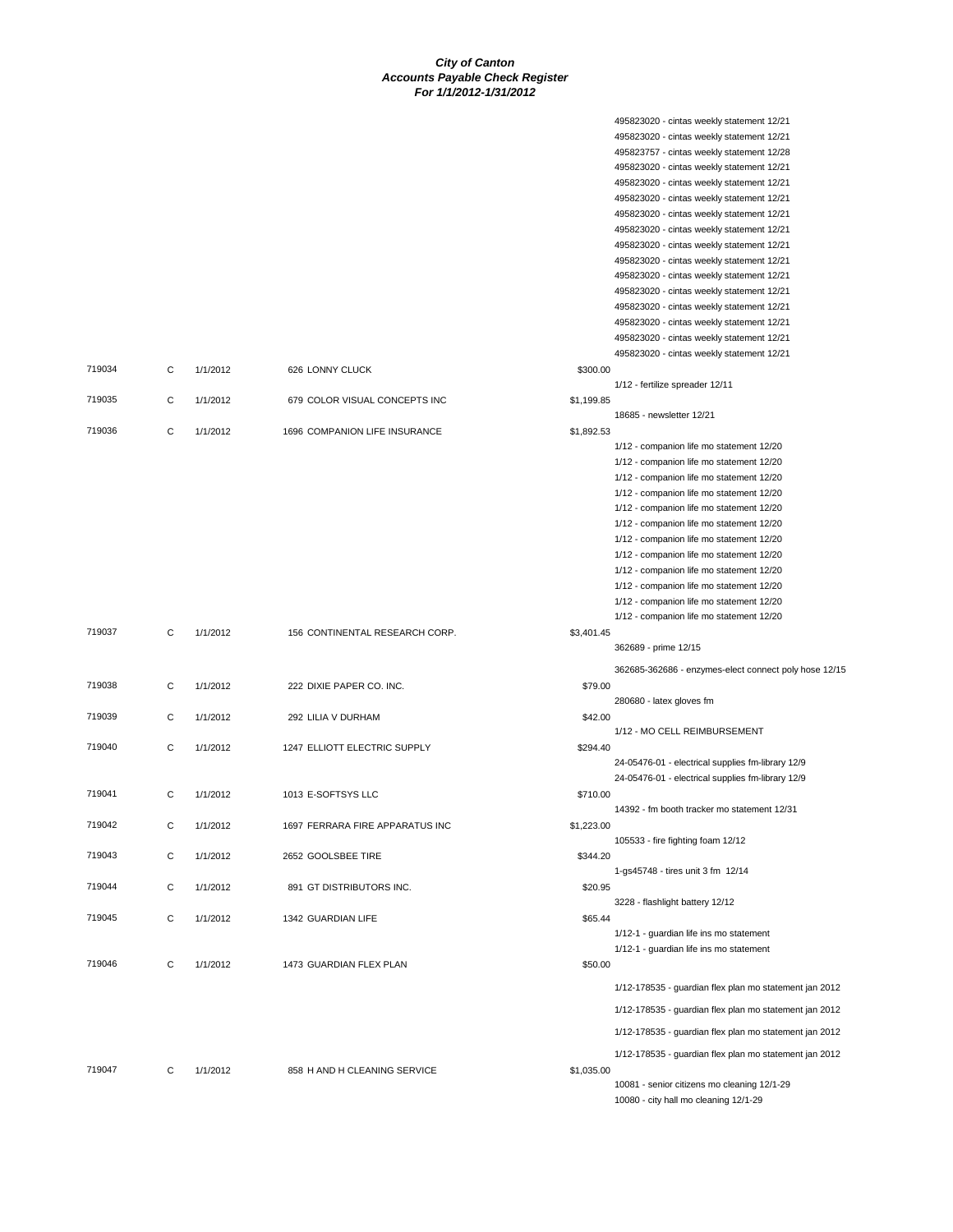| 719060 | С | 1/1/2012 | 113 J L PEACE                                    | \$25.00     |                                                                                    |
|--------|---|----------|--------------------------------------------------|-------------|------------------------------------------------------------------------------------|
| 719061 |   | 1/1/2012 |                                                  |             | 1/12 - MO FIREMAN'S PENSION                                                        |
|        | С |          | 168 JIMMY PEACE                                  | \$25.00     | 1/12 - MO FIREMANS PENSION                                                         |
| 719062 | C | 1/1/2012 | 302 JOEY PEACE                                   | \$25.00     |                                                                                    |
|        |   |          |                                                  |             | 1/12 - MO FIREMANS PENSION                                                         |
| 719063 | C | 1/1/2012 | 1991 PERDUE, BRANDON, FIELDER, COLLINS & MOTT LL | \$2,681.37  |                                                                                    |
|        |   |          |                                                  |             | 12013 - mun crt collection of fines/fees for the city 8/25-12/9                    |
| 719064 | C | 1/1/2012 | 108 PETTY CASH-CITY OF CANTON                    | \$560.73    |                                                                                    |
|        |   |          |                                                  |             | 1/12 - petty cash 12/11<br>1/12 - petty cash 12/11                                 |
|        |   |          |                                                  |             | 1/12 - petty cash 12/11                                                            |
|        |   |          |                                                  |             | 1/12 - petty cash 12/11                                                            |
|        |   |          |                                                  |             | 1/12 - petty cash 12/11                                                            |
|        |   |          |                                                  |             | 1/12 - petty cash 12/11                                                            |
|        |   |          |                                                  |             | 1/12 - petty cash 12/11                                                            |
|        |   |          |                                                  |             | 1/12 - petty cash 12/11                                                            |
| 719065 | С | 1/1/2012 | 83 PITNEY BOWES GLOBAL FINANCIAL SERV. LLC       | \$888.00    | 1/12 - petty cash 12/11                                                            |
|        |   |          |                                                  |             |                                                                                    |
|        |   |          |                                                  |             | 2293547-dc11 - quarterly rental on postage machines 12/13                          |
|        |   |          |                                                  |             | 2293547-dc11 - quarterly rental on postage machines 12/13                          |
| 719066 | С | 1/1/2012 | 84 POSTMASTER                                    | \$1,210.68  |                                                                                    |
|        |   |          |                                                  |             | 1/12-1 - postage 1st class & #171 12/11<br>1/12 - standard mail type pi #171 12/20 |
|        |   |          |                                                  |             | 1/12-1 - postage 1st class & #171 12/11                                            |
| 719067 | C | 1/1/2012 | 2656 RAY & THATCHER, ATTORNEYS AT LAW, P.C.      | \$2,000.00  |                                                                                    |
|        |   |          |                                                  |             | 1/12 - MONTHLY LEGAL FEE                                                           |
| 719068 | С | 1/1/2012 | 391 REDI NATIONAL PEST ELIMINATORS               | \$255.00    |                                                                                    |
|        |   |          |                                                  |             | 18355 - civic center pest control 12/23                                            |
|        |   |          |                                                  |             | 18356 - senior citizens bldg pest control 12/23                                    |
|        |   |          |                                                  |             | 18345 - city hall pest control 12/23<br>18346 - canton pd pest control 12/23       |
|        |   |          |                                                  |             | 18348 - blackwell museum pest control 12/23                                        |
|        |   |          |                                                  |             | 18349 - canton fd pest control 12/23                                               |
|        |   |          |                                                  |             | 18637 - coc pest control 12/23                                                     |
|        |   |          |                                                  |             | 18347 - log cabin pest control 12/23                                               |
| 719069 | С | 1/1/2012 | 2480 SAFETY-KLEEN                                | \$146.45    |                                                                                    |
| 719070 | C | 1/1/2012 | 238 JULIE SEYMORE                                | \$42.00     | 56533254 - solvent to clean parts 12/16                                            |
|        |   |          |                                                  |             | 1/12 - MONTHLY CELL PHONE REIMBURSEMENT                                            |
| 719071 | С | 1/1/2012 | 121 HOWARD PAUL STEGALL                          | \$25.00     |                                                                                    |
|        |   |          |                                                  |             | 1/12 - MO FIREMAN'S PENSION                                                        |
| 719072 | С | 1/1/2012 | 70 STORY-WRIGHT INC                              | \$861.16    |                                                                                    |
|        |   |          |                                                  |             | 151061 - ink cartridges fm 12/23                                                   |
|        |   |          |                                                  |             | 149726 - paper, sharpies fm 11/16                                                  |
|        |   |          |                                                  |             | 150542 - storage boxes mun crt 12/8<br>150548 - file folders city hall 12/9        |
|        |   |          |                                                  |             | 150561 - calendar, binder clips 12/9                                               |
|        |   |          |                                                  |             | 150562 - pens fm 12/9                                                              |
|        |   |          |                                                  |             | 150809 - sharpies, post it flags, ink cartridges city hall                         |
|        |   |          |                                                  |             | 12/16<br>150791 - fm letterhead paper 12/15                                        |
| 719073 | С | 1/1/2012 | 965 TEXAS COMMISSION ON LAW ENFORCEMENT          | \$35.00     |                                                                                    |
|        |   |          |                                                  |             | 1/12 - pd license fee j phillips 12/21                                             |
| 719074 | С | 1/1/2012 | 129 TEXAS MUNICIPAL LEAGUE                       | \$871.00    |                                                                                    |
|        |   |          |                                                  |             | 12/11 - annual membership dues12/1/11-11/30/12                                     |
| 719075 | С | 1/1/2012 | 115 CLYDE THOMAS                                 | \$25.00     | 1/12 - FIREMAN'S PENSION                                                           |
| 719076 | С | 1/1/2012 | 160 TEXAS MUNICIPAL RETIREMENT                   | \$35,811.26 |                                                                                    |
|        |   |          |                                                  |             | 1/12 - tmrs contributions for december 2011                                        |
|        |   |          |                                                  |             | 1/12 - tmrs contributions for december 2011                                        |
|        |   |          |                                                  |             | 1/12 - tmrs contributions for december 2011                                        |
|        |   |          |                                                  |             | 1/12 - tmrs contributions for december 2011                                        |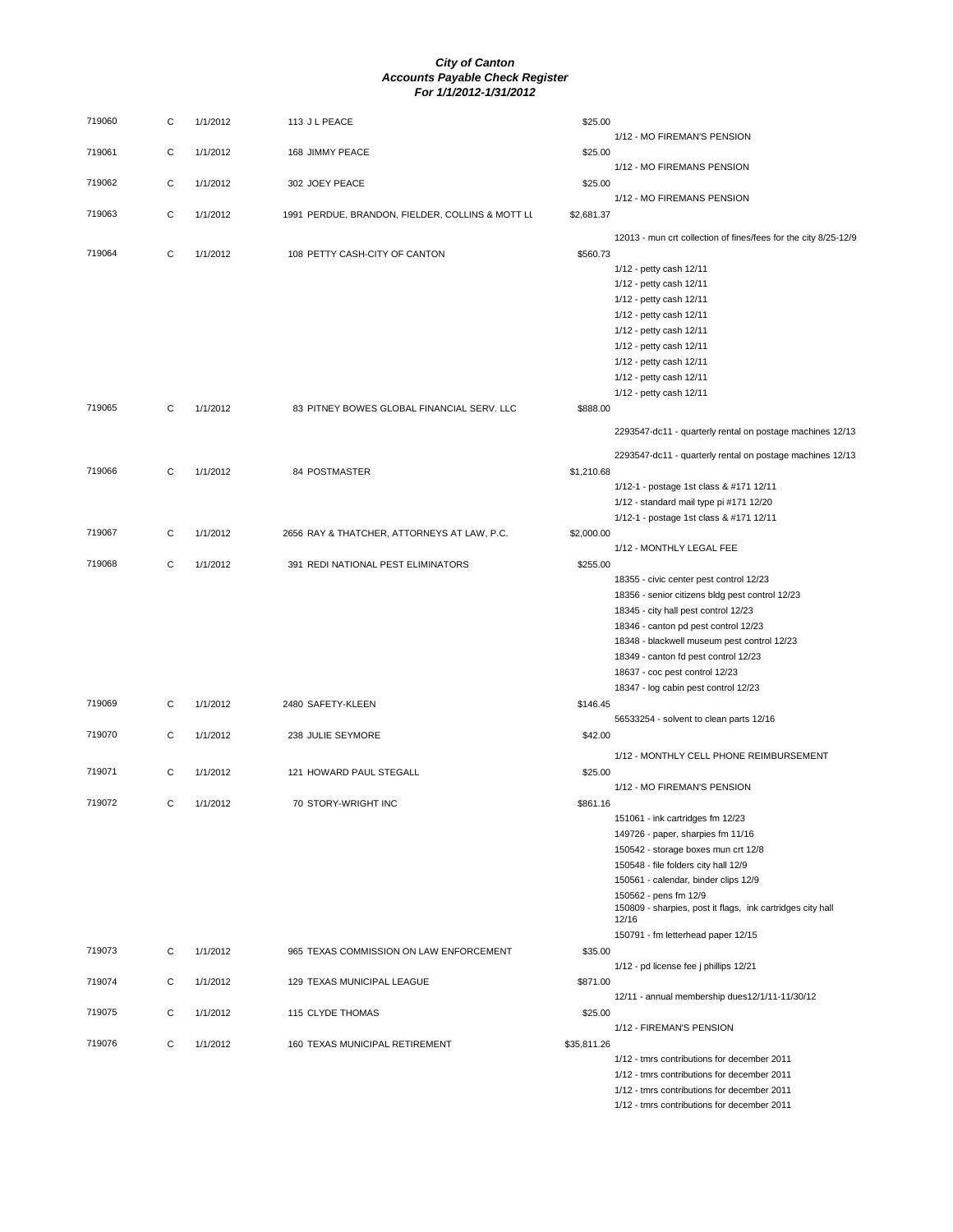1/12 - tmrs contributions for december 2011

|        |   |          |                                              |             | 1/12 - tmrs contributions for december 2011                                            |
|--------|---|----------|----------------------------------------------|-------------|----------------------------------------------------------------------------------------|
|        |   |          |                                              |             | 1/12 - tmrs contributions for december 2011                                            |
|        |   |          |                                              |             | 1/12 - tmrs contributions for december 2011                                            |
|        |   |          |                                              |             | 1/12 - tmrs contributions for december 2011                                            |
|        |   |          |                                              |             | 1/12 - tmrs contributions for december 2011                                            |
| 719077 | C | 1/1/2012 | 740 TOM PERRY                                | \$42.00     |                                                                                        |
|        |   |          |                                              |             | 1/12 - MONTHLY CELL PHONE REIMBURSEMENT                                                |
| 719078 | C | 1/1/2012 | 241 TRACTOR SUPPLY CREDIT PLAN               | \$296.44    |                                                                                        |
|        |   |          |                                              |             | 102245 - jump starters fm 12/8                                                         |
|        |   |          |                                              |             | 103109 - boots for a prox 12/15                                                        |
|        |   |          |                                              |             | 43761 - flash lights for wp trucks 12/14                                               |
|        |   |          |                                              |             | 89948 - 6 in bench vise tool 11/23                                                     |
|        |   |          |                                              |             | 42239 - wheel grinder 11/23                                                            |
| 719079 | C | 1/1/2012 | 2716 TRINITY MOTHER FRANCES HEALTH & FITNESS | \$388.14    |                                                                                        |
|        |   |          |                                              |             | 1/12 - tmf health & fitness mo statement 12/2                                          |
|        |   |          |                                              |             | 1/12 - tmf health & fitness mo statement 12/2                                          |
|        |   |          |                                              |             | 1/12 - tmf health & fitness mo statement 12/2                                          |
| 719080 | С | 1/1/2012 | 901 TURNERS STORE                            | \$60.00     |                                                                                        |
|        |   |          |                                              |             | 8719 - propane for heaters in shop 12/11                                               |
| 719081 | C | 1/1/2012 | 89 TXU ENERGY                                | \$459.21    |                                                                                        |
|        |   |          |                                              |             | 1/12-055550709625 - 200 terrell st light 12/20                                         |
|        |   |          |                                              |             | 1/12-056100649650 - 168 n bufflao st light 12/20                                       |
| 719082 | C | 1/1/2012 | 96 TYLER UNIFORM CO.                         | \$47.26     |                                                                                        |
|        |   |          |                                              |             | 67978-01 - fd uniforms 11/16                                                           |
|        |   |          |                                              |             | 1015055 - fd uniforms 11/16                                                            |
| 719083 | C | 1/1/2012 | 17 VAN ZANDT NEWSPAPER LLC                   | \$435.80    |                                                                                        |
|        |   |          |                                              |             | 266520 - bid ad for fire station front entry 12/8                                      |
|        |   |          |                                              |             | 266515 - bid ad - road impr ph 1 utilities 11/24                                       |
|        |   |          |                                              |             | 266517 - codification update 12/1                                                      |
|        |   |          |                                              |             | 266518 - amended drought contingency ord 12/1                                          |
|        |   |          |                                              |             |                                                                                        |
|        |   |          |                                              |             | 266516 - zoning to reconst nonconforming residences 12/1                               |
| 719084 | С | 1/1/2012 | 190 VAN ZANDT COUNTRY CLUB                   | \$179.24    |                                                                                        |
|        |   |          |                                              |             | 1/12-3238 - monthly dues 12/26                                                         |
| 719085 | C | 1/1/2012 | 1035 VAN ZANDT COUNTY GLASS                  | \$455.14    |                                                                                        |
|        |   |          |                                              |             | 5391 - glass for utility service center door 12/16                                     |
| 719086 | C | 1/1/2012 | 932 VAN ZANDT STEEL INC                      | \$48,389.11 |                                                                                        |
|        |   |          |                                              |             | 2853 - repair lock & leave build & tc 1&2 12/22<br>2854 - trade center 2 doors 11/21   |
| 719087 |   |          | 139 VERIZON SOUTHWEST                        |             |                                                                                        |
|        | C | 1/1/2012 |                                              | \$511.39    |                                                                                        |
|        |   |          |                                              |             | 1/12-060905 - fm monthly statement 12/16<br>1/12-000331 - 903-567-7805 fm 12/13        |
|        |   |          |                                              |             | 1/12-55966910 - 567-0484 fm mo statement 12/10                                         |
|        |   |          |                                              |             | 1/12-040930 - blackwell house mo statement 12/16                                       |
| 719090 | C | 1/1/2012 | 44 HACH COMPANY                              | \$253.00    |                                                                                        |
|        |   |          |                                              |             | 7551146 - repair ftr chg/rps surface/ ice pic calibration fee                          |
|        |   |          |                                              |             | 12/20                                                                                  |
| 719091 | C | 1/1/2012 | 356 LINDA BOSTON                             | \$42.00     |                                                                                        |
|        |   |          |                                              |             | 1/12 - MO CELL REIMBURSEMENT                                                           |
| 719092 | C | 1/1/2012 | 484 HILLCREST CEMETERY ASSOCIATION           | \$375.00    |                                                                                        |
|        |   |          |                                              |             | 1/12 - MO CEMETERY MAINT                                                               |
| 719093 |   |          |                                              |             |                                                                                        |
|        | C | 1/1/2012 | 958 HALL VOLVO GMC                           | \$1,733.50  |                                                                                        |
| 719094 |   |          |                                              |             |                                                                                        |
|        |   |          |                                              |             | 524224 - replace sensors & repair air dryer unit E-1 fd 12/16                          |
|        | C | 1/1/2012 | 1132 MIKE KING                               | \$42.00     |                                                                                        |
|        |   |          |                                              |             | 1/12 - MONTHLY CELL REIMBURSEMENT                                                      |
| 719095 | C | 1/1/2012 | 1555 JOHN PROUGH                             | \$42.00     |                                                                                        |
|        |   |          |                                              |             | 1/12 - CELL REIMBURSEMENT                                                              |
| 719096 | С | 1/1/2012 | 1893 HEATH BURTON                            | \$42.00     |                                                                                        |
|        |   |          |                                              |             | 1/12 - CELL REIMBURSEMENT                                                              |
| 719097 | C | 1/1/2012 | 105 WALMART COMMUNITY/RFCSLLC                | \$2,015.32  |                                                                                        |
|        |   |          |                                              |             | 9438 - thanksgiving dinner supplies 11/16<br>9438 - thanksgiving dinner supplies 11/16 |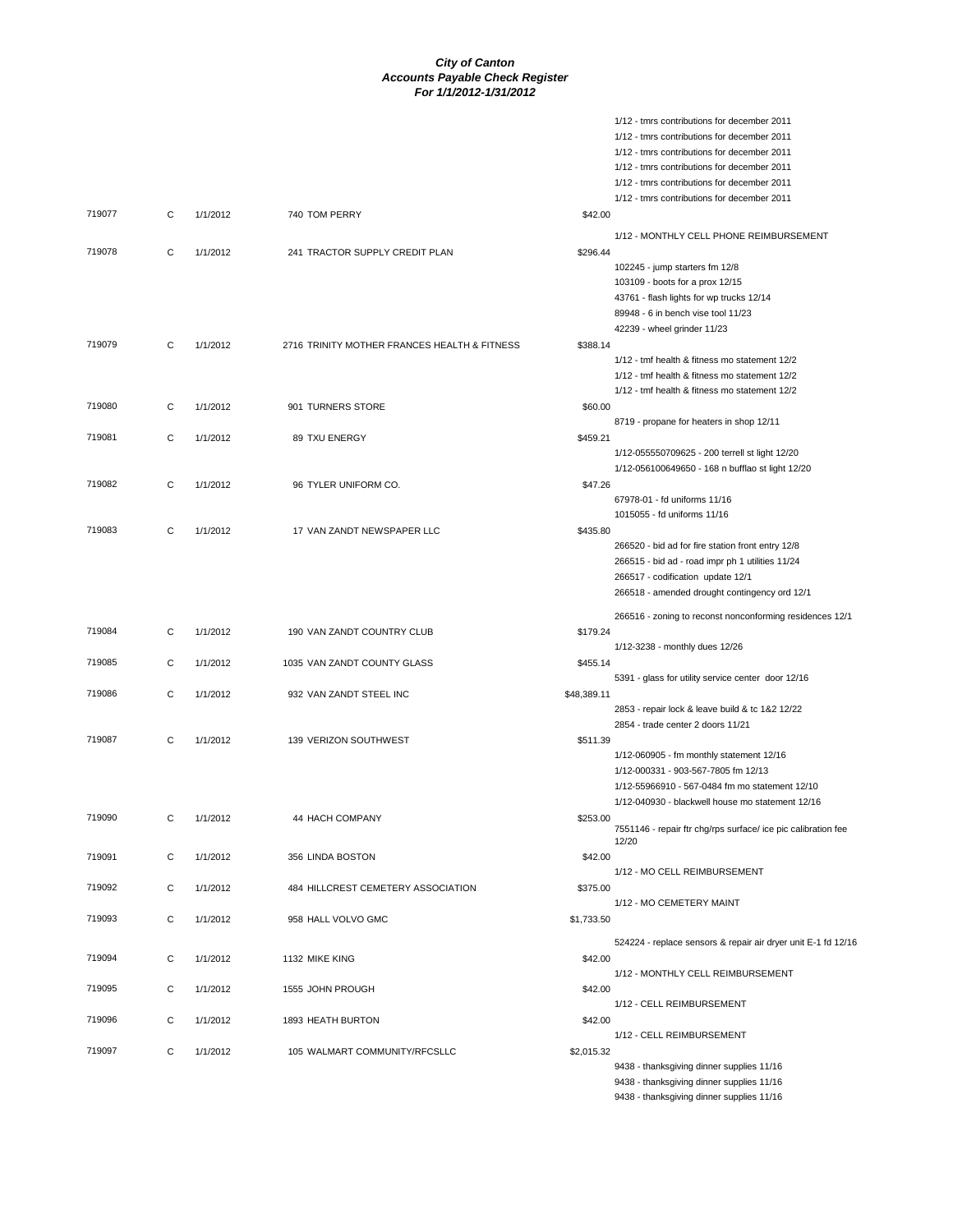|            | 9438 - thanksgiving dinner supplies 11/16          |
|------------|----------------------------------------------------|
|            | 9438 - thanksgiving dinner supplies 11/16          |
|            | 9438 - thanksgiving dinner supplies 11/16          |
|            | 9758 - bulbs for christmas lights hwy 19 11/18     |
|            | 3769 - thanksgiving dinner supplies 11/17          |
|            | 6982 - christmas dinner supplies 12/1              |
|            | 6982 - christmas dinner supplies 12/1              |
|            | 6982 - christmas dinner supplies 12/1              |
|            | 6982 - christmas dinner supplies 12/1              |
|            | 6982 - christmas dinner supplies 12/1              |
|            | 6982 - christmas dinner supplies 12/1              |
|            | 6982 - christmas dinner supplies 12/1              |
|            | 7023 - christmas dinner & office supplies 12/13    |
|            | 7023 - christmas dinner & office supplies 12/13    |
|            | 7023 - christmas dinner & office supplies 12/13    |
|            | 7023 - christmas dinner & office supplies 12/13    |
|            | 7023 - christmas dinner & office supplies 12/13    |
|            | 7023 - christmas dinner & office supplies 12/13    |
|            | 7023 - christmas dinner & office supplies 12/13    |
|            |                                                    |
|            | 7023 - christmas dinner & office supplies 12/13    |
|            | 4535 - animal shelter supplies 12/6                |
|            | 3363 - ink cartridges wwtp 11/21                   |
|            | 9438 - thanksgiving dinner supplies 11/16          |
|            | 2012 - fm security lights 11/29                    |
|            | 1967 - office & thanksgiving dinner supplies 11/14 |
|            | 7842 - ink cartridge fd 11/14                      |
|            | 1967 - office & thanksgiving dinner supplies 11/14 |
|            | 1967 - office & thanksgiving dinner supplies 11/14 |
|            | 1967 - office & thanksgiving dinner supplies 11/14 |
|            | 1967 - office & thanksgiving dinner supplies 11/14 |
|            | 2573 - thanksgiving dinner supplies 11/16          |
|            | 1967 - office & thanksgiving dinner supplies 11/14 |
|            | 1967 - office & thanksgiving dinner supplies 11/14 |
|            | 2284 - thanksgiving dinner supplies 11/14          |
|            | 2284 - thanksgiving dinner supplies 11/14          |
|            | 2284 - thanksgiving dinner supplies 11/14          |
|            | 2284 - thanksgiving dinner supplies 11/14          |
|            | 2573 - thanksgiving dinner supplies 11/16          |
|            | 1967 - office & thanksgiving dinner supplies 11/14 |
|            | 2284 - thanksgiving dinner supplies 11/14          |
|            | 2573 - thanksgiving dinner supplies 11/16          |
|            | 2573 - thanksgiving dinner supplies 11/16          |
|            | 2573 - thanksgiving dinner supplies 11/16          |
|            | 2573 - thanksgiving dinner supplies 11/16          |
|            | 2573 - thanksgiving dinner supplies 11/16          |
|            | 8074 - thanksgiving dinner supplies 11/16          |
|            | 2284 - thanksgiving dinner supplies 11/14          |
|            | 2284 - thanksgiving dinner supplies 11/14          |
| \$3,223.00 |                                                    |
|            | 83431 - codification update-book 9/30              |
| \$148.62   |                                                    |
|            | 1/12 - CAUSE CC1-2008-072-ASHLEY                   |
|            | GREGORY/DONOVAN MUSGRAVE-AG CASE<br>0011648603     |
|            |                                                    |
| \$260.29   | 1/12 - CAUSE # 05-00293-CASE # N009204753-         |
|            | <b>BRANDY/STEPHEN</b>                              |
| \$193.52   |                                                    |
|            | 1/12 - CAUSE # 04 00514-CHRISTINA/JOE              |
| \$69.23    |                                                    |
|            | 1/12 - CAUSE-94211-COLLEEN BROWN/JOEL BROWN-       |
|            | AG CASE#-4591592561                                |
| \$42.00    |                                                    |
|            | 1/12 - mo cell reimbursement                       |
| \$235.00   |                                                    |
|            | 1/12 - EMPLOYEE DIRECT SAVINGS DEPOSIT             |

| 719098 | C | 1/3/2012 | 1212 AMERICAN LEGAL PUBLISHING CORP | \$3,223.00                                                               |  |
|--------|---|----------|-------------------------------------|--------------------------------------------------------------------------|--|
|        |   |          |                                     | 83431 - codification update-                                             |  |
| 719099 | С | 1/3/2012 | 2320 ASHLEY GREGORY                 | \$148.62<br>1/12 - CAUSE CC1-2008-07<br>GREGORY/DONOVAN MU<br>0011648603 |  |
| 719100 | C | 1/3/2012 | 1669 BRANDY DEVILLE                 | \$260.29<br>1/12 - CAUSE # 05-00293-C<br>BRANDY/STEPHEN                  |  |
| 719101 | C | 1/3/2012 | 732 CHRISTINA E RYDER               | \$193.52<br>1/12 - CAUSE # 04 00514-C                                    |  |
| 719102 | C | 1/3/2012 | 1593 COLLEEN M BROWN                | \$69.23<br>1/12 - CAUSE-94211-COLL<br>AG CASE#-4591592561                |  |
| 719103 | C | 1/3/2012 | 1726 LA DEANIA JONES                | \$42.00<br>1/12 - mo cell reimbursemer                                   |  |
| 719104 | С | 1/3/2012 | 134 MY CREDIT UNION                 | \$235.00                                                                 |  |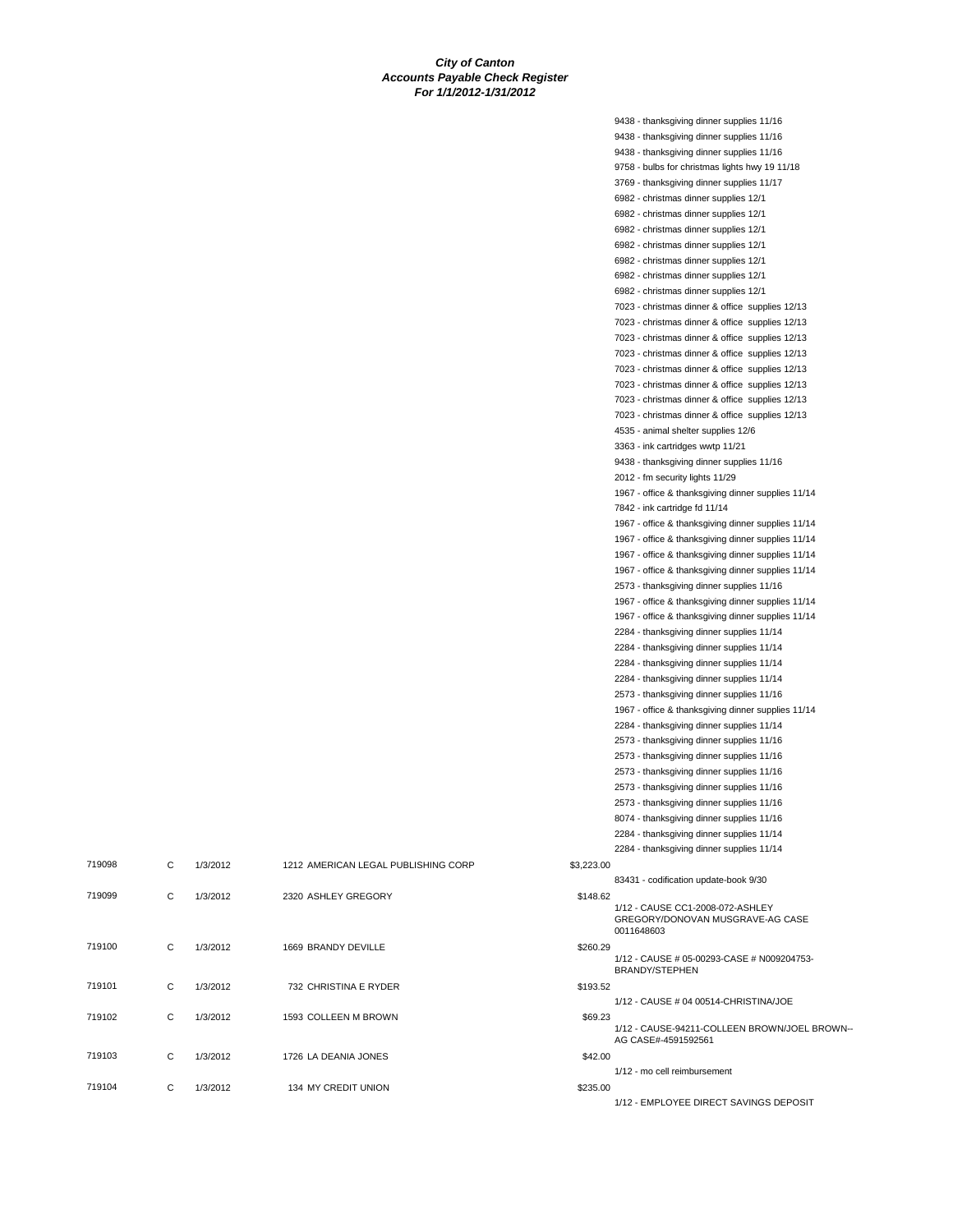1/12 - EMPLOYEE DIRECT SAVINGS DEPOSIT

|        |   |           |                                            |            | 1/12 - EMPLOYEE DIRECT SAVINGS DEPOSIT<br>1/12 - EMPLOYEE DIRECT SAVINGS DEPOSIT     |
|--------|---|-----------|--------------------------------------------|------------|--------------------------------------------------------------------------------------|
|        |   |           |                                            |            | 1/12 - EMPLOYEE DIRECT SAVINGS DEPOSIT<br>1/12 - EMPLOYEE DIRECT SAVINGS DEPOSIT     |
| 719105 | C | 1/3/2012  |                                            |            | 1/12 - EMPLOYEE DIRECT SAVINGS DEPOSIT                                               |
|        |   |           | 2703 OKLAHOMA DEPARTMENT OF HUMAN SERVICES | \$157.86   | 1/12 - OK IV-D #000497748001 G & E CORNWELL CHILD<br><b>SUPPORT</b>                  |
| 719106 | C | 1/3/2012  | 1918 ROBIN MICHELLE ALLISON                | \$230.77   | 1/12 - CASE-09-00132-ROBIN ALLISON/BRAD ALLISON                                      |
| 719107 | C | 1/3/2012  | 1989 VIRGINIA LOVELL                       | \$206.77   | 1/12 - CAUSE #68150-CASE N009263123-ROBERT                                           |
|        |   |           |                                            |            | SUMMIT/VIRGINIA LOVELL                                                               |
| 719109 | С | 1/5/2012  | 2369 ASHLEY HUFFMAN                        | \$108.75   | 1/12 - fm independent contract labor 1/2 & 3                                         |
| 719110 | C | 1/5/2012  | 1717 BRITTANY JESSEP                       | \$108.75   | 1/12 - fm independent contract labor 1/2 & 3                                         |
| 719111 | C | 1/5/2012  | 2698 CELIA BARBOSA                         | \$65.25    | 1/12 - fm independent contract labor 1/2                                             |
| 719112 | C | 1/5/2012  | 2438 CRYSTAL ROGERS                        | \$108.75   |                                                                                      |
| 719113 | С | 1/5/2012  | 2639 FRANCISCO GALLEGOS                    | \$65.25    | 1/12 - fm independent contract labor 1/2 & 3                                         |
| 719114 | C | 1/5/2012  | 186 JOSE GALLEGOS                          | \$65.25    | 1/12 - fm independent contract labor 1/2                                             |
|        |   |           |                                            |            | 1/12 - fm independent contract labor 1/2                                             |
| 719115 | C | 1/5/2012  | 2729 Holly Erwin                           | \$65.25    | 1/12 - fm independent contract labor 1/2                                             |
| 719116 | C | 1/5/2012  | 1881 JAMES JOHNSON                         | \$108.75   | 1/12 - fm independent contract labor 1/2 & 3                                         |
| 719118 | C | 1/5/2012  | 2660 JOE LUIS DOMINGUEZ                    | \$65.25    | 1/12 - fm independent contract labor 1/2                                             |
| 719119 | C | 1/5/2012  | 2699 JORGE AGUILAR                         | \$65.25    |                                                                                      |
| 719120 | C | 1/5/2012  | 2713 KELLY DOTY                            | \$108.75   | 1/12 - fm independent contract labor 1/2                                             |
| 719121 | C | 1/5/2012  | 2728 Marina Diaz                           | \$65.25    | 1/12 - fm independent contract labor 1/2 &3                                          |
|        |   |           |                                            |            | 1/12 - fm independent contract labor 1/2                                             |
| 719122 | С | 1/5/2012  | 2730 Quince Erwin                          | \$65.25    | 1/12 - fm independent contract labor 1/2                                             |
| 719123 | C | 1/5/2012  | 2405 RICARDO GARZA                         | \$108.75   | 1/12 - fm independent contract labor 1/2 & 3                                         |
| 719124 | C | 1/5/2012  | 63 JESSIE STANFORD                         | \$108.75   | 1/12 - fm independent contract labor 1/2 & 3                                         |
| 719125 | С | 1/5/2012  | 157 WILLIAM TUCKER                         | \$112.50   |                                                                                      |
| 719126 | C | 1/5/2012  | 2659 JESSE GALLEG0S                        | \$65.25    | 1/12 - fm independent contract labor 1/2 & 3                                         |
| 719127 | C | 1/5/2012  | 2633 TEXAS CPM PROGRAM                     | \$595.00   | 1/12 - fm independent contract labor 1/2                                             |
|        |   |           |                                            |            | 1/12 - cpm program track 6 j seymore                                                 |
| 719128 | С | 1/1/2012  | 216 PAETEC COMMUNICATIONS INC              | \$1,436.58 | 3538158 - paetec monthly statement 12/13                                             |
|        |   |           |                                            |            | 3538158 - paetec monthly statement 12/13<br>3538158 - paetec monthly statement 12/13 |
|        |   |           |                                            |            | 3538158 - paetec monthly statement 12/13                                             |
|        |   |           |                                            |            | 3538158 - paetec monthly statement 12/13                                             |
|        |   |           |                                            |            | 3538158 - paetec monthly statement 12/13<br>3538158 - paetec monthly statement 12/13 |
| 719129 | С | 1/10/2012 | 3 ANA-LAB CORP.                            | \$213.00   |                                                                                      |
|        |   |           |                                            |            | a0249556 - water plant lab test 1/3                                                  |
| 719130 | C | 1/10/2012 | 196 ANALYTICAL ENVIRONMENTAL LABORATORIES  | \$1,046.00 | 16713 - cbod, tss, ammonia, t-cu, metals digest, sample<br>pickup wwtp 12/30         |
| 719131 | С | 1/10/2012 | 53 ATMOS ENERGY                            | \$1,066.57 |                                                                                      |
|        |   |           |                                            |            | 1/12-0826850-6 - city hall mo statement 12/27                                        |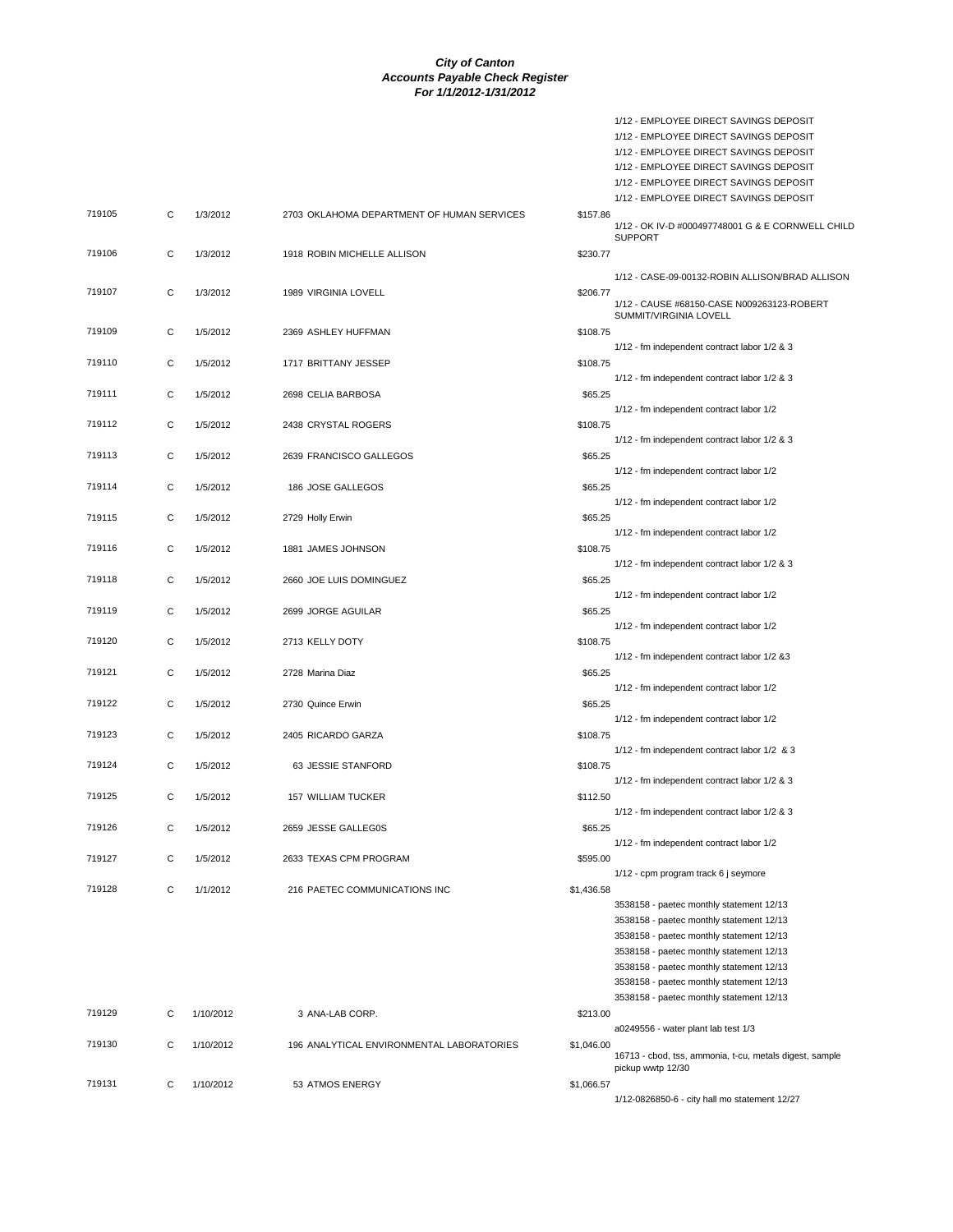|                  |        |                        |                                                        |                      | 1/12-0706389-0 - pd mo statement 12/27<br>1/12-0833141-0 - fd mo statement 12/27<br>1/12-0452243-5 - civic center mo statement 12/27                                                                                                                                                                                                                                                                                                                                                                                                                                                                                                                                                                         |
|------------------|--------|------------------------|--------------------------------------------------------|----------------------|--------------------------------------------------------------------------------------------------------------------------------------------------------------------------------------------------------------------------------------------------------------------------------------------------------------------------------------------------------------------------------------------------------------------------------------------------------------------------------------------------------------------------------------------------------------------------------------------------------------------------------------------------------------------------------------------------------------|
|                  |        |                        |                                                        |                      | 1/12-03488464 - plaza museum mo statement 12/27<br>1/12-0466606-9 - coc mo statement 12/27<br>1/12-0706407-0 - sr citizens mo statement 12/27                                                                                                                                                                                                                                                                                                                                                                                                                                                                                                                                                                |
| 719132           | С      | 1/10/2012              | 1796 AUGUST INDUSTRIES, INC.                           | \$531.00             | 26042 - quarterly air test & replaced pressure switch on<br>compressor 12/12                                                                                                                                                                                                                                                                                                                                                                                                                                                                                                                                                                                                                                 |
| 719133           | С      | 1/10/2012              | 2734 Bickerstaff Heath Delgado Acosta LLP              | \$122.50             |                                                                                                                                                                                                                                                                                                                                                                                                                                                                                                                                                                                                                                                                                                              |
| 719134           | С      | 1/10/2012              | 15 BILLIE ROSE FLORAL                                  | \$53.00              | 84965 - zoning ord update-review current reg. 12/29<br>6147 - plant-mckiddy services-j adams 12/21                                                                                                                                                                                                                                                                                                                                                                                                                                                                                                                                                                                                           |
| 719135           | C      | 1/10/2012              | 1363 BONNIE & JEANNETTE SUMNER                         | \$131.46             | 7-071120-10 Refund - Utility Billing Refund                                                                                                                                                                                                                                                                                                                                                                                                                                                                                                                                                                                                                                                                  |
| 719136           | C      | 1/10/2012              | 211 BORDERS & LONG OIL, INC.                           | \$649.43             | 19567-1 - diesel fd 11/1                                                                                                                                                                                                                                                                                                                                                                                                                                                                                                                                                                                                                                                                                     |
| 719137           | С      | 1/10/2012              | 207 BT&T RENTAL                                        | \$540.00             | 20923 - diesel fd 12/29<br>1/12 - backdrops tc4 for nov & jan                                                                                                                                                                                                                                                                                                                                                                                                                                                                                                                                                                                                                                                |
| 719139           | С      | 1/10/2012              | 1454 BUDGET BUSINESS SYSTEMS                           | \$112.90             | 840 - maint agree pd copier 1/1<br>838 - maint agree fd copier 1/1<br>748 - maint agree fm copier 1/1                                                                                                                                                                                                                                                                                                                                                                                                                                                                                                                                                                                                        |
| 719140           | С      | 1/10/2012              | 381 GARY BURTON ENGINEERING, INC.                      | \$3,607.75           | 2561 - well 3 pump stat #014110201 12/31<br>2559 - well supply impr #014100201 12/31                                                                                                                                                                                                                                                                                                                                                                                                                                                                                                                                                                                                                         |
| 719141           | C      | 1/10/2012              | 531 CALIFORNIA CONTRACTORS SUPPLIES INC.               | \$79.90              | 2562 - peace/church/terrell rd impr #014110501 12/31<br>f78363 - griplock pliers wwtp 12/21                                                                                                                                                                                                                                                                                                                                                                                                                                                                                                                                                                                                                  |
| 719142           | C      | 1/10/2012              | 2666 CANTON HIGH SCHOOL SOFTBALL                       | \$392.61             | 1/12 - hwy 64 parking 12/30                                                                                                                                                                                                                                                                                                                                                                                                                                                                                                                                                                                                                                                                                  |
| 719143           | С      | 1/10/2012              | 311 CANTON LUMBER COMPANY                              | \$125.90             | 31397 - cross tie fm 1/3                                                                                                                                                                                                                                                                                                                                                                                                                                                                                                                                                                                                                                                                                     |
| 719144           | С      | 1/10/2012              | 19 CANTON VETERINARY CLINIC                            | \$86.10              | 306765 - canine maint diet - dino 12/27                                                                                                                                                                                                                                                                                                                                                                                                                                                                                                                                                                                                                                                                      |
| 719145<br>719146 | С<br>C | 1/10/2012<br>1/10/2012 | 326 CASTILLIAN LODGE #141<br>1612 CINTAS CORP LOC. 495 | \$421.25<br>\$306.61 | 1/12 - hwy 64 parking 12/31                                                                                                                                                                                                                                                                                                                                                                                                                                                                                                                                                                                                                                                                                  |
| 719147           | С      | 1/10/2012              | 626 LONNY CLUCK                                        | \$200.00             | 495824505 - cintas weekly statement 1/4<br>495824505 - cintas weekly statement 1/4<br>495824505 - cintas weekly statement 1/4<br>495824505 - cintas weekly statement 1/4<br>495824505 - cintas weekly statement 1/4<br>495824505 - cintas weekly statement 1/4<br>495824505 - cintas weekly statement 1/4<br>495824505 - cintas weekly statement 1/4<br>495824505 - cintas weekly statement 1/4<br>495824505 - cintas weekly statement 1/4<br>495824505 - cintas weekly statement 1/4<br>495824505 - cintas weekly statement 1/4<br>495824505 - cintas weekly statement 1/4<br>495824505 - cintas weekly statement 1/4<br>495824505 - cintas weekly statement 1/4<br>495824505 - cintas weekly statement 1/4 |
| 719150           | С      | 1/10/2012              | 1067 DALLAS DODGE                                      | \$85.00              | 1/12-12822 - shelving for fm 12/31                                                                                                                                                                                                                                                                                                                                                                                                                                                                                                                                                                                                                                                                           |
| 719151           | C      | 1/10/2012              | 1960 DIRECT ENERGY BUSINESS-DALLAS                     | \$50,885.54          | 180488 - repair misc elec system unit 72 12/30<br>1/12-1060029 - direct energy mo statement 12/27<br>1/12-1060753 - direct energy mo statement 12/23<br>1/12-1060029 - direct energy mo statement 12/27<br>1/12-1060753 - direct energy mo statement 12/23                                                                                                                                                                                                                                                                                                                                                                                                                                                   |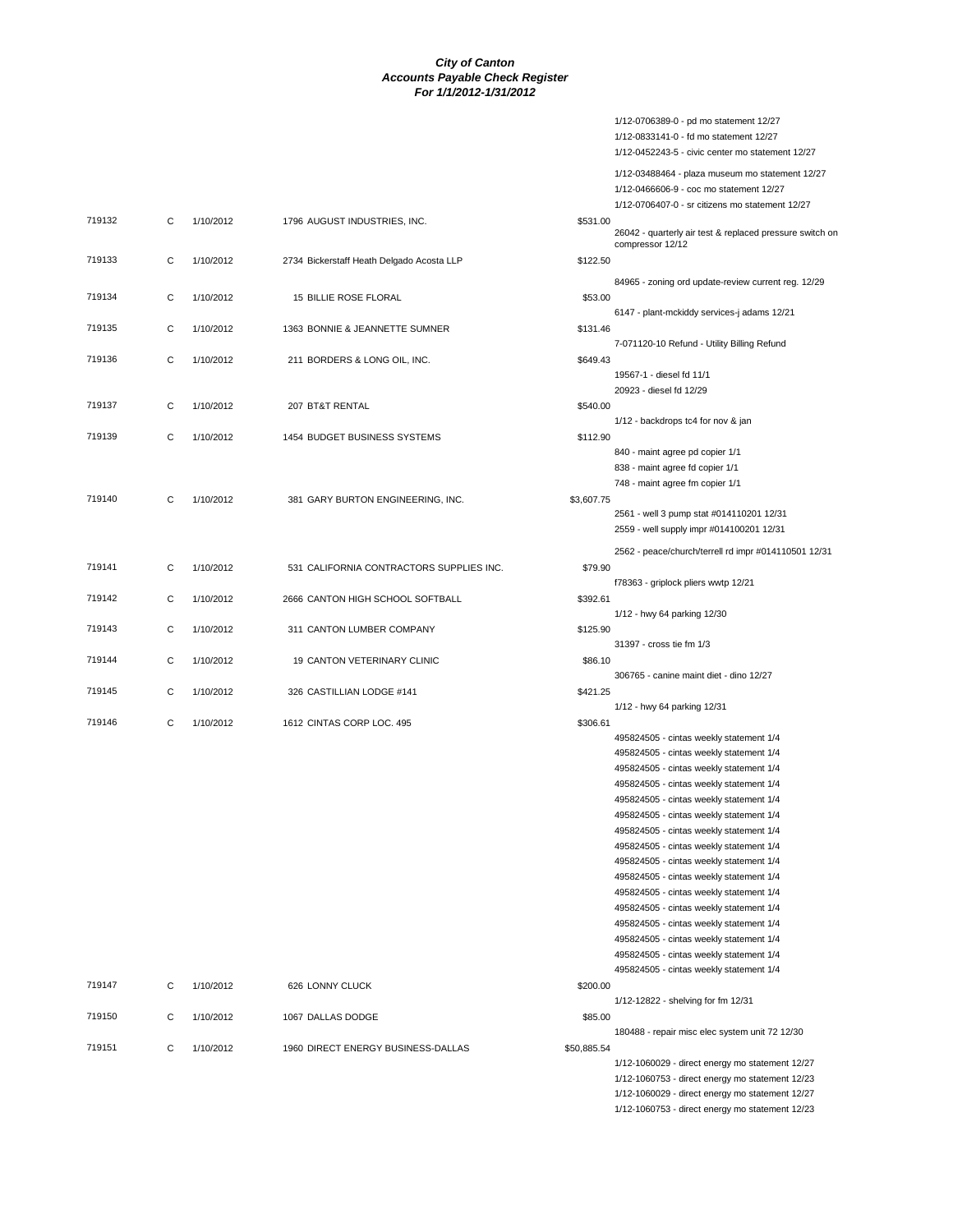|        |   |           |                                         |            | 1/12-1060753 - direct energy mo statement 12/23         |
|--------|---|-----------|-----------------------------------------|------------|---------------------------------------------------------|
|        |   |           |                                         |            | 1/12-1060753 - direct energy mo statement 12/23         |
|        |   |           |                                         |            | 1/12-1060753 - direct energy mo statement 12/23         |
|        |   |           |                                         |            | 1/12-1060029 - direct energy mo statement 12/27         |
|        |   |           |                                         |            | 1/12-1060029 - direct energy mo statement 12/27         |
|        |   |           |                                         |            | 1/12-1060029 - direct energy mo statement 12/27         |
|        |   |           |                                         |            |                                                         |
|        |   |           |                                         |            | 1/12-1060029 - direct energy mo statement 12/27         |
|        |   |           |                                         |            | 1/12-1060029 - direct energy mo statement 12/27         |
|        |   |           |                                         |            | 1/12-1060029 - direct energy mo statement 12/27         |
|        |   |           |                                         |            | 1/12-1060029 - direct energy mo statement 12/27         |
|        |   |           |                                         |            | 1/12-1060029 - direct energy mo statement 12/27         |
|        |   |           |                                         |            | 1/12-1060029 - direct energy mo statement 12/27         |
|        |   |           |                                         |            | 1/12-1060519 - direct energy mo statement 12/23         |
|        |   |           |                                         |            | 1/12-1060029 - direct energy mo statement 12/27         |
|        |   |           |                                         |            | 1/12-116860 - 15 row 2 fm 12/21                         |
|        |   |           |                                         |            | 1/12-1060753 - direct energy mo statement 12/23         |
|        |   |           |                                         |            | 1/12/1098281 - 885 old kaufman mo statement 12/23       |
|        |   |           |                                         |            | 1/12-1060721 - direct energy mo statement 12/23         |
|        |   |           |                                         |            |                                                         |
|        |   |           |                                         |            | 1/12-1060721 - direct energy mo statement 12/23         |
|        |   |           |                                         |            | 1/12-1060721 - direct energy mo statement 12/23         |
|        |   |           |                                         |            | 1/12-1060721 - direct energy mo statement 12/23         |
|        |   |           |                                         |            | 1/12-1060519 - direct energy mo statement 12/23         |
|        |   |           |                                         |            | 1/12-1096808 - 300 arnold paul rd wp 12/21              |
|        |   |           |                                         |            | 1/12-1113700 - 800 fm unit 94 12/21                     |
|        |   |           |                                         |            | 1/12-1111345 - 203 n buffalo 12/21                      |
|        |   |           |                                         |            | 1/12-1060282 - fm direct energy mo statement 12/22      |
|        |   |           |                                         |            | 1/12-1060856 - direct energy mo statement 12/23         |
|        |   |           |                                         |            |                                                         |
|        |   |           |                                         |            | 1/12-1060856 - direct energy mo statement 12/23         |
|        |   |           |                                         |            | 1/12-1060856 - direct energy mo statement 12/23         |
|        |   |           |                                         |            | 1/12-1060856 - direct energy mo statement 12/23         |
|        |   |           |                                         |            | 1/12-1060519 - direct energy mo statement 12/23         |
|        |   |           |                                         |            | 1/12-1060519 - direct energy mo statement 12/23         |
|        |   |           |                                         |            | 1/12-1141765 - fm #1122 mo statement 12/21              |
| 719152 | C | 1/10/2012 | 1038 DOUGLAS BELZER                     | \$600.00   |                                                         |
|        |   |           |                                         |            | 1/12 - fm & city inspections 12/31                      |
|        |   |           |                                         |            | 1/12 - fm & city inspections 12/31                      |
| 719153 | C | 1/10/2012 | 32 DPC INDUSTRIES, INC.                 | \$985.81   |                                                         |
|        |   |           |                                         |            | 79703983-11 - chlorine wp 12/27                         |
| 719154 | C | 1/10/2012 | 826 EAST TEXAS CABLE                    | \$247.84   |                                                         |
|        |   |           |                                         |            | 1/12-005299 - fd internet serv 12/28                    |
|        |   |           |                                         |            | 1/12-005350 - pd internet 12/27                         |
|        |   |           |                                         |            | 1/12-004301 - city hall internet 12/27                  |
| 719155 | C | 1/10/2012 | 2679 GRACE FAMILY YOUTH CAMP            | \$179.68   |                                                         |
|        |   |           |                                         |            | 1/12 - hwy 64 parking 1/1                               |
| 719156 | С |           |                                         |            |                                                         |
|        |   | 1/10/2012 | 891 GT DISTRIBUTORS INC.                | \$2,634.85 |                                                         |
|        |   |           |                                         |            | 1/12 - pd ammo 12/15                                    |
|        |   |           |                                         |            | 1/12-1 - tear gas 12/15                                 |
|        |   |           |                                         |            | 381842 - ammunition for pd 1/3                          |
| 719157 | С | 1/10/2012 | 958 HALL VOLVO GMC                      | \$479.27   |                                                         |
|        |   |           |                                         |            | 663260 - replace fan clutch & quad mount unit 6         |
| 719158 | C | 1/10/2012 | 402 HI-WAY EQUIPMENT CO                 | \$492.08   |                                                         |
|        |   |           |                                         |            | t12891 - replace starter & switch unit 47 backhoe 12/30 |
| 719159 | C | 1/10/2012 | 145 JOHNSON LAB & SUPPLY CO.            | \$4,603.49 |                                                         |
|        |   |           |                                         |            | 165936-001 - compound meter, couplings 12/16            |
|        |   |           |                                         |            | 165938-000 - threaded maste meters 12/9                 |
|        |   |           |                                         |            |                                                         |
|        |   |           |                                         |            | 165936 - 3 compound, 6 - 5/8", 25 - 2 1/2" mtrs 12/2    |
| 719160 | C | 1/10/2012 | 2733 KCKL 95.9 FM                       | \$1,500.00 |                                                         |
|        |   |           |                                         |            | 11120154 - fm ads 12/1-31                               |
| 719161 | C | 1/10/2012 | 700 LAW ENFORCEMENT SYSTEMS INC         | \$171.00   |                                                         |
|        |   |           |                                         |            | 1/12 - tx traffic citation w/warnings 12/21             |
| 719162 | С | 1/10/2012 | 1891 LESTER SMITH                       | \$300.00   |                                                         |
|        |   |           |                                         |            | 786678 - material to reset post at water well 1/3       |
| 719163 | С | 1/10/2012 | 1635 LLOYD GOSSENLINK, ATTORNEYS AT LAW | \$276.00   |                                                         |
|        |   |           |                                         |            |                                                         |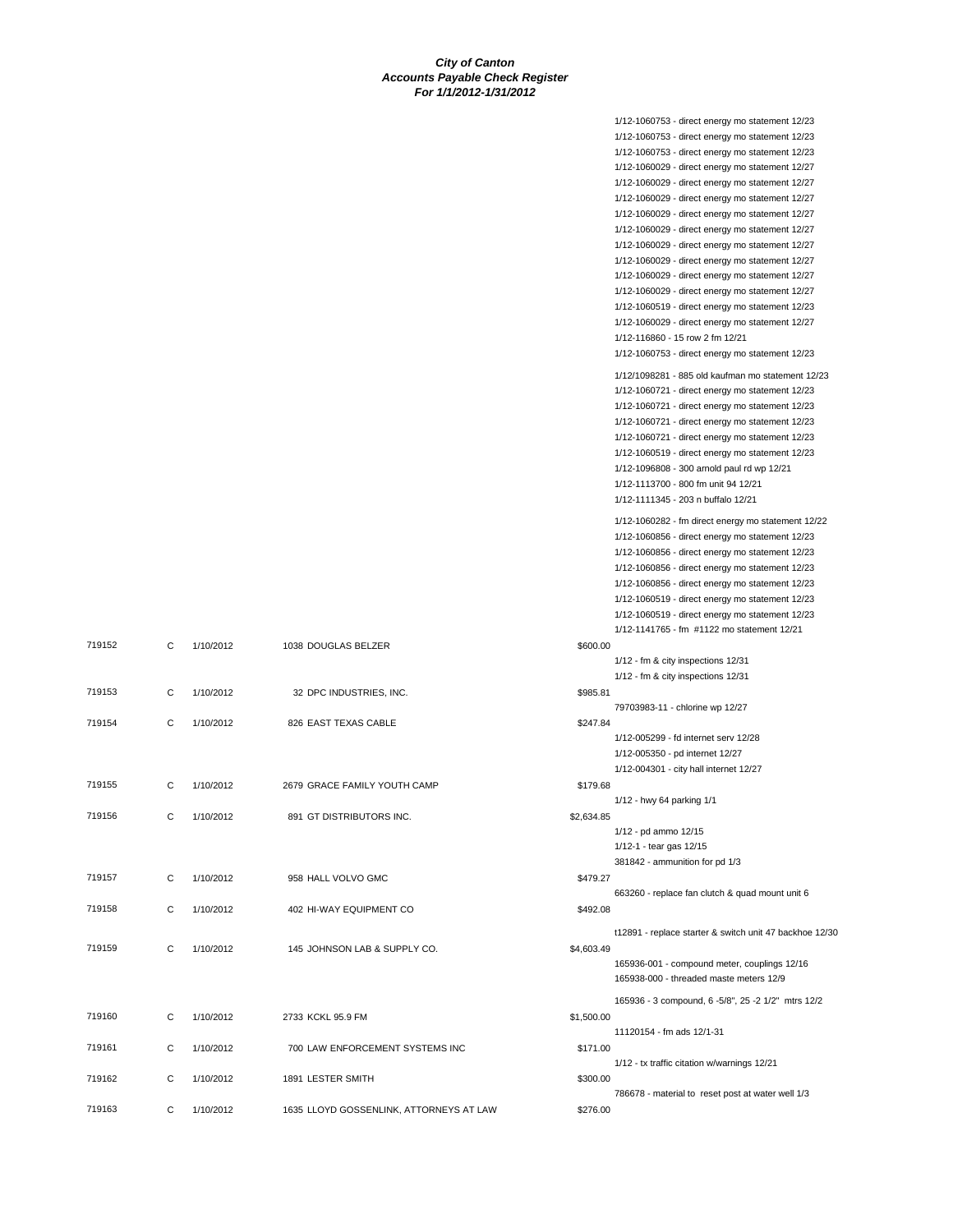|        |   |           |                                  |             | 54401 - cox condemnation 12/12                                                                         |
|--------|---|-----------|----------------------------------|-------------|--------------------------------------------------------------------------------------------------------|
| 719164 | C | 1/10/2012 | 199 MAULDIN MECHANICAL           | \$65.00     |                                                                                                        |
| 719165 | С | 1/10/2012 | 59 MITCHELL WELDING SUPPLY       | \$60.00     | 1919 - reset & checked blower switch pd 12/6<br>09924 - rental Ig oxygen, sm acetylene, carbon dioxide |
| 719166 | С | 1/10/2012 | 413 MUNICIPAL WATER WORKS SUPPLY | \$276.40    | cylinders 12/25                                                                                        |
|        |   |           |                                  |             | 77058 - 4" flex saddle tee 12/9                                                                        |
| 719167 | С | 1/10/2012 | 2629 MY-LOR                      | \$96.00     | 13344 - id tag with trigger snap fd 12/13                                                              |
| 719168 | С | 1/10/2012 | 1065 NORTHEAST TEXAS FFMA        | \$20.00     |                                                                                                        |
| 719169 | С | 1/10/2012 | 1239 PETTY CASH-FM-LOG CABIN     | \$177.00    | 1/12 - organizational dues 2012                                                                        |
|        |   |           |                                  |             | 1/12 - petty cash fm-log cabin                                                                         |
|        |   |           |                                  |             | 1/12 - petty cash fm-log cabin<br>1/12 - petty cash fm-log cabin                                       |
|        |   |           |                                  |             | 1/12 - petty cash fm-log cabin                                                                         |
| 719170 | C | 1/10/2012 | 50 POTTS GAS CO.                 | \$412.50    |                                                                                                        |
| 719171 | С | 1/10/2012 | 763 PRICE INTERNATIONAL INC      | \$123.40    | 90080 - propane-utilities service center 12/31                                                         |
|        |   |           |                                  |             | 229316f - replace tubing on units 78 & 81 fm 1/4                                                       |
| 719172 | С | 1/10/2012 | 2732 R & R CANOPY AND RV SUPPLY  | \$408.00    |                                                                                                        |
| 719173 | C | 1/10/2012 | 2525 RAY RIDINGS BUICK GMC       | \$29.00     | 366911 - 859 parking building 12/31                                                                    |
|        |   |           |                                  |             | 48381 - inspection unit #36 fm 1/6                                                                     |
|        |   |           |                                  |             | 47966 - inspection unit #101 fm 12/7                                                                   |
| 719174 | С | 1/10/2012 | 1227 SAMS WHOLESALE CLUB         | \$70.00     | 1/12 - annual membership dues 1/12                                                                     |
| 719175 | C | 1/10/2012 | 2157 SANITATION SOLUTIONS        | \$41,367.17 |                                                                                                        |
|        |   |           |                                  |             | 1cx00546 - sanitation solutions mo statement 12/31                                                     |
|        |   |           |                                  |             | 1cx00546 - sanitation solutions mo statement 12/31                                                     |
|        |   |           |                                  |             | 1cx00546 - sanitation solutions mo statement 12/31                                                     |
|        |   |           |                                  |             | 1cx00546 - sanitation solutions mo statement 12/31                                                     |
|        |   |           |                                  |             | 1cx00546 - sanitation solutions mo statement 12/31                                                     |
|        |   |           |                                  |             | 1cx00546 - sanitation solutions mo statement 12/31                                                     |
|        |   |           |                                  |             | 1cx00546 - sanitation solutions mo statement 12/31                                                     |
|        |   |           |                                  |             | 1cx00546 - sanitation solutions mo statement 12/31                                                     |
|        |   |           |                                  |             | 1cx00546 - sanitation solutions mo statement 12/31                                                     |
|        |   |           |                                  |             | 1cx00546 - sanitation solutions mo statement 12/31                                                     |
|        |   |           |                                  |             | 1cx00546 - sanitation solutions mo statement 12/31                                                     |
|        |   |           |                                  |             | 1cx00546 - sanitation solutions mo statement 12/31                                                     |
|        |   |           |                                  |             | 1cx00546 - sanitation solutions mo statement 12/31                                                     |
|        |   |           |                                  |             | 1cx00546 - sanitation solutions mo statement 12/31                                                     |
|        |   |           |                                  |             | 1cx00546 - sanitation solutions mo statement 12/31                                                     |
|        |   |           |                                  |             | 1cx00546 - sanitation solutions mo statement 12/31                                                     |
|        |   |           |                                  |             |                                                                                                        |
| 719176 | C | 1/10/2012 | 66 SITE SANITATION SERVICE       | \$360.00    | 1cx00546 - sanitation solutions mo statement 12/31                                                     |
|        |   |           |                                  |             | 109 - portable toilet rentals 1/12                                                                     |
|        |   |           |                                  |             | 109 - portable toilet rentals 1/12<br>109 - portable toilet rentals 1/12                               |
|        |   |           |                                  |             | 109 - portable toilet rentals 1/12                                                                     |
| 719178 | C | 1/10/2012 | 52 STATE COMPTROLLER             | \$8,637.68  |                                                                                                        |
|        |   |           |                                  |             | 1/12 - state criminal cost & fees quarterly report 12/31                                               |
| 719179 | C | 1/10/2012 | 103 TELETOUCH COMMUNICATIONS     | \$15,493.00 |                                                                                                        |
|        |   |           |                                  |             | 550184 - console for pd dispatch-nov storm damage                                                      |
| 719180 | C | 1/10/2012 | 269 TENNANT SALES & SERVICE CO.  | \$542.75    | 910743189 - maint on rider sweeper 12/22                                                               |
|        |   |           |                                  |             |                                                                                                        |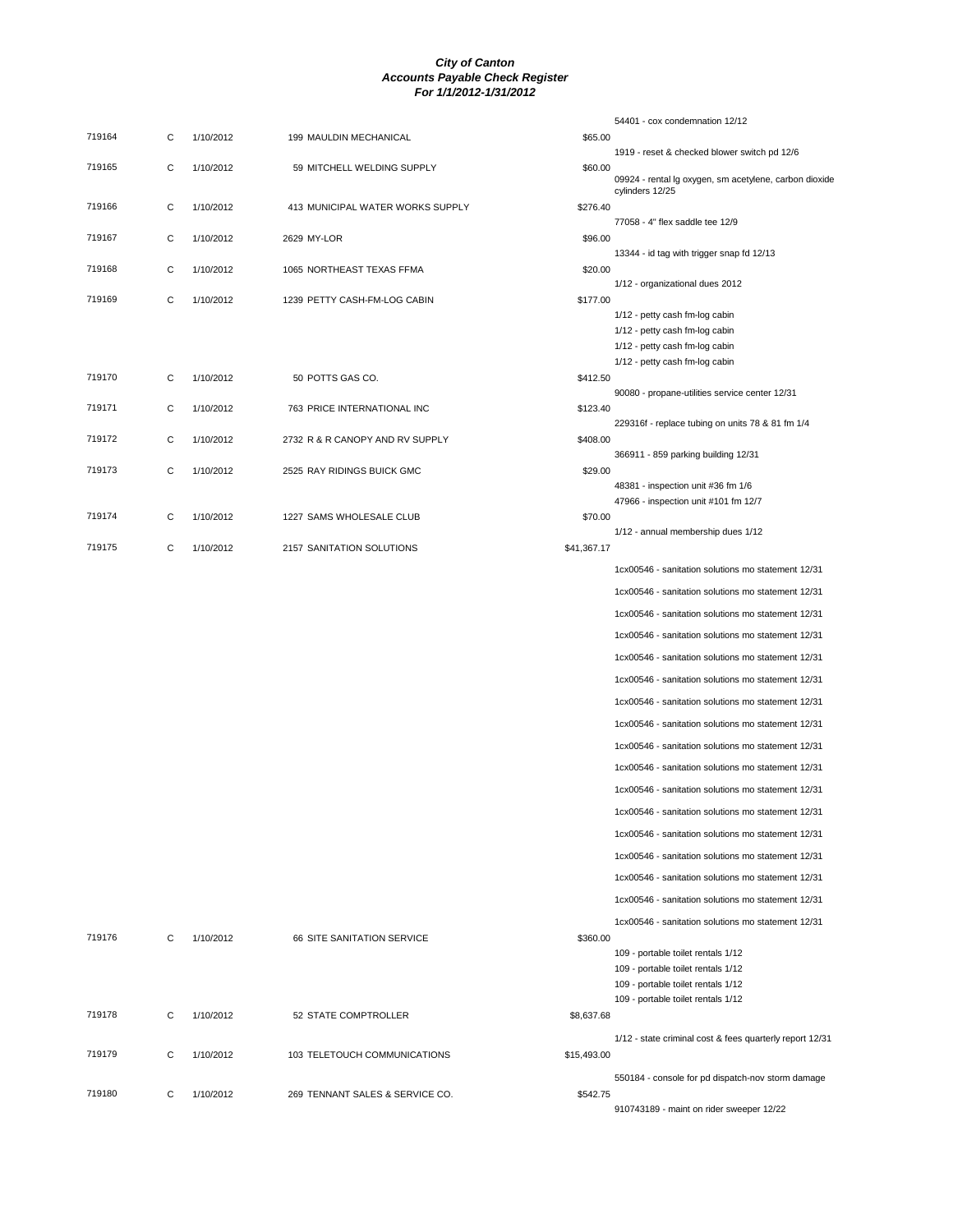|        |   |           |                                            |             | 910743188 - maint on rider power scrubber 12/22                                                                 |
|--------|---|-----------|--------------------------------------------|-------------|-----------------------------------------------------------------------------------------------------------------|
| 719181 | С | 1/10/2012 | 243 TEXAS POLICE CHIEF ASSOCIATION         | \$150.00    | 1/12 - annual membership renewal 1/12                                                                           |
| 719183 | C | 1/10/2012 | 1350 ROBERT WIEDEMANN                      | \$54.89     |                                                                                                                 |
| 719184 | C | 1/10/2012 | 2556 TRINITY MATERIALS, INC.               | \$1,276.64  | 37537 - lined jersey gloves 12/20                                                                               |
|        |   |           |                                            |             | 242773 - flex base for sts 12/29<br>243022 - flex base for sts 1/3                                              |
| 719185 | С | 1/10/2012 | 79 TRINITY VALLEY ELEC COOP                | \$819.00    | 170728 - overhead wire fm 859 watr well 12/28                                                                   |
| 719186 | C | 1/10/2012 | 932 VAN ZANDT STEEL INC                    | \$13,153.92 |                                                                                                                 |
| 719189 | С | 1/10/2012 | 750 KINDLE EQUIPMENT                       | \$200.00    | 2868 - install overhead doors at moosehead landing fm 1/3                                                       |
|        |   |           |                                            |             | 728544 - replaced starter & relay switch, battery unit 47<br>12/30                                              |
| 719190 | С | 1/10/2012 | 156 CONTINENTAL RESEARCH CORP.             | \$402.33    | 368687 - hex nuts, lock washers, etc 12/16                                                                      |
|        |   |           |                                            |             | 368687 - hex nuts, lock washers, etc 12/16                                                                      |
|        |   |           |                                            |             | 368687 - hex nuts, lock washers, etc 12/16                                                                      |
|        |   |           |                                            |             | 368687 - hex nuts, lock washers, etc 12/16                                                                      |
|        |   |           |                                            |             |                                                                                                                 |
|        |   |           |                                            |             | 368687 - hex nuts, lock washers, etc 12/16                                                                      |
| 719191 | C | 1/10/2012 | 33 CRANDALL TRUCKING CO., INC.             | \$923.97    |                                                                                                                 |
|        |   |           |                                            |             | 4347 - hauled flex base for sts 1/3                                                                             |
| 719192 | C | 1/10/2012 | 2731 TITAN SERVICES GROUP                  | \$910.00    |                                                                                                                 |
|        |   |           |                                            |             | 1181 - cleaned malware, firewall & server maint fm 12/27-30<br>1182 - corrected software & recorder at pd 12/30 |
| 719193 | C | 1/10/2012 | 139 VERIZON SOUTHWEST                      | \$1,210.81  |                                                                                                                 |
|        |   |           |                                            |             | 1/12-283201499200 - 903-1el-1706 mo statement 12/25                                                             |
|        |   |           |                                            |             | 1/12-288938404807 - fm 567-2920 mo statement 12/28                                                              |
|        |   |           |                                            |             | 1/12-040113 - 903-567/0478 fm mo statement 12/22                                                                |
|        |   |           |                                            |             | 1/12-061211 - animal shelter mo statement 12/28                                                                 |
|        |   |           |                                            |             | 1/12-030109 - municipal judge mo statement 12/28                                                                |
|        |   |           |                                            |             | 1/12-060530 - city hall mo statement 12/28                                                                      |
|        |   |           |                                            |             | 1/12-950823 - fm903-567-1134 mo statement 12/25                                                                 |
|        |   |           |                                            |             | 1/12-060621 - fm mo statement 12/25                                                                             |
|        |   |           |                                            |             | 1/12-840126 - sr citizens mo statement 12/25                                                                    |
|        |   |           |                                            |             | 1/12-283201505003 - 903-1fr-0064 mo statement 12/25<br>1/12-287428149204 - 903-1rt-6452 mo statement 12/25      |
| 719194 | С | 1/10/2012 | 102 WILEY AND SONS, INC.                   | \$62.00     |                                                                                                                 |
| 719195 | C | 1/19/2012 | 2320 ASHLEY GREGORY                        | \$148.62    | 15204 - anim shelt 1/2, 1, & 2 cc darts 12/22                                                                   |
|        |   |           |                                            |             | 1/12-1 - CAUSE CC1-2008-072-ASHLEY                                                                              |
|        |   |           |                                            |             | GREGORY/DONOVAN MUSGRAVE-AG CASE<br>0011648603                                                                  |
| 719196 | C | 1/19/2012 | 1669 BRANDY DEVILLE                        | \$260.29    | 1/12-1 - CAUSE # 05-00293-CASE # N009204753-                                                                    |
| 719197 | C | 1/19/2012 | 732 CHRISTINA E RYDER                      | \$193.52    | <b>BRANDY/STEPHEN</b>                                                                                           |
| 719198 | C | 1/19/2012 | 1593 COLLEEN M BROWN                       | \$69.23     | 1/12-1 - CAUSE # 04 00514-CHRISTINA/JOE                                                                         |
|        |   |           |                                            |             | 1/12-1 - CAUSE-94211-COLLEEN BROWN/JOEL BROWN-<br>-AG CASE#-4591592561                                          |
| 719199 | C | 1/19/2012 | 2098 ETHERIDGE PLUMBING                    | \$5,300.00  | 1/12 - redo plumbing for fd bathrooms 1/16                                                                      |
| 719200 | C | 1/19/2012 | 134 MY CREDIT UNION                        | \$310.00    |                                                                                                                 |
|        |   |           |                                            |             | 1/12-1 - EMPLOYEE DIRECT SAVINGS DEPOSIT<br>1/12-1 - EMPLOYEE DIRECT SAVINGS DEPOSIT                            |
|        |   |           |                                            |             | 1/12-1 - EMPLOYEE DIRECT SAVINGS DEPOSIT                                                                        |
|        |   |           |                                            |             | 1/12-1 - EMPLOYEE DIRECT SAVINGS DEPOSIT<br>1/12-1 - EMPLOYEE DIRECT SAVINGS DEPOSIT                            |
|        |   |           |                                            |             | 1/12-1 - EMPLOYEE DIRECT SAVINGS DEPOSIT                                                                        |
|        |   |           |                                            |             | 1/12-1 - EMPLOYEE DIRECT SAVINGS DEPOSIT                                                                        |
| 719201 | C | 1/19/2012 | 2703 OKLAHOMA DEPARTMENT OF HUMAN SERVICES | \$157.86    |                                                                                                                 |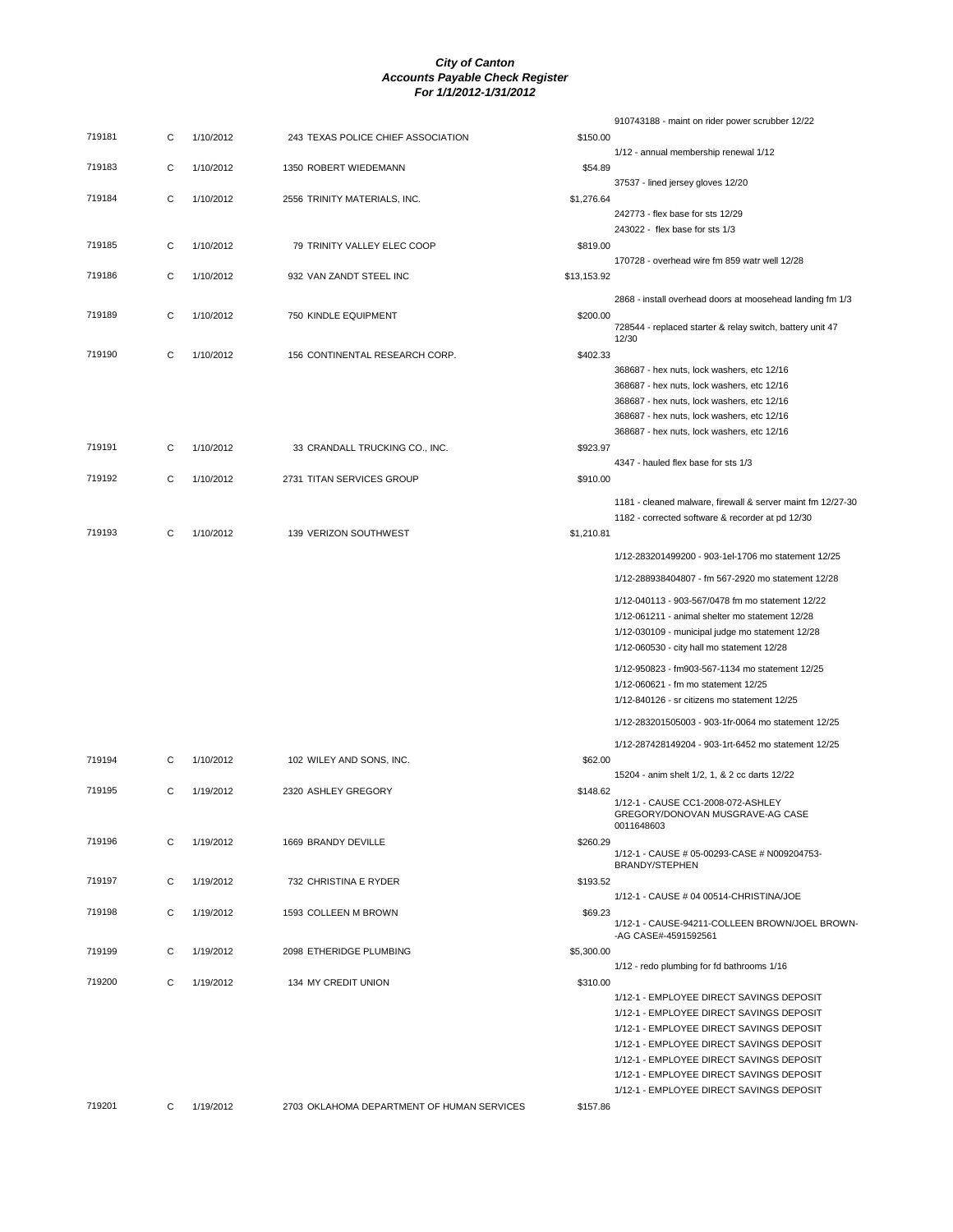|        |   |           |                                        |            | 1/12-1 - OK IV-D #000497748001 G & E CORNWELL<br><b>CHILD SUPPORT</b>                          |
|--------|---|-----------|----------------------------------------|------------|------------------------------------------------------------------------------------------------|
| 719202 | С | 1/19/2012 | 1918 ROBIN MICHELLE ALLISON            | \$230.77   |                                                                                                |
|        |   |           |                                        |            | 1/12-1 - CASE-09-00132-ROBIN ALLISON/BRAD ALLISON                                              |
| 719203 | С | 1/19/2012 | 2736 State Disbursement Unit           | \$138.46   |                                                                                                |
|        |   |           |                                        |            | 1/12 - cause #cv38856 dana/j phillips                                                          |
| 719204 | C | 1/19/2012 | 1989 VIRGINIA LOVELL                   | \$206.77   | 1/12-1 - CAUSE #68150-CASE N009263123-ROBERT                                                   |
|        |   |           |                                        |            | SUMMIT/VIRGINIA LOVELL                                                                         |
| 719206 | С | 1/20/2012 | 422 AMERICAN HERITAGE LIFE INS CO      | \$129.24   |                                                                                                |
|        |   |           |                                        |            | 1/12 - cancer pre mo statement 1/2                                                             |
|        |   |           |                                        |            | 1/12 - cancer pre mo statement 1/2                                                             |
|        |   |           |                                        |            | 1/12 - cancer pre mo statement 1/2<br>1/12 - cancer pre mo statement 1/2                       |
|        |   |           |                                        |            | 1/12 - cancer pre mo statement 1/2                                                             |
| 719207 | С | 1/20/2012 | 1363 ASHLEY RICHARDS                   | \$63.22    |                                                                                                |
|        |   |           |                                        |            | 12-122205 Refund - Utility Billing Refund                                                      |
| 719208 | С | 1/20/2012 | 1044 AUTOMATIC GAS CO INC              | \$1,001.00 |                                                                                                |
|        |   |           |                                        |            | 12907 - fuel for animal shelter 12/9                                                           |
|        |   |           |                                        |            | 5929 - fuel for animal shelter 12/2                                                            |
| 719209 | С | 1/20/2012 | 211 BORDERS & LONG OIL, INC.           | \$275.81   | 21147 - diesel for fd 1/10                                                                     |
| 719210 | С | 1/20/2012 | 750 KINDLE EQUIPMENT                   | \$300.00   |                                                                                                |
|        |   |           |                                        |            | 728546 - repaired fm trash truck unit 81 1/7                                                   |
| 719211 | С | 1/20/2012 | 1454 BUDGET BUSINESS SYSTEMS           | \$347.53   |                                                                                                |
|        |   |           |                                        |            | 591 - fm mo statement on copier 1/11                                                           |
|        |   |           |                                        |            | 13299,449 - municipal crt mo statement on copier 1/11                                          |
| 719212 | С | 1/20/2012 | 381 GARY BURTON ENGINEERING, INC.      | \$1,350.00 |                                                                                                |
|        |   |           |                                        |            | 2563 - wwtp bar screen #014110601 12/31                                                        |
| 719213 | С | 1/20/2012 | 1761 BUSINESS RADIO LICENSING          | \$110.00   |                                                                                                |
|        |   |           |                                        |            | 1/12 - fcc call sign kuq581 renewal                                                            |
| 719214 | С | 1/20/2012 | 1496 CARD SERVICES-CITY OF CANTON-0093 | \$4,065.92 | 1/12-7 - christmas dinner supplies 12/14                                                       |
|        |   |           |                                        |            | 1/12-7 - christmas dinner supplies 12/14                                                       |
|        |   |           |                                        |            | 036399013823 - driving se sal tool 12/30                                                       |
|        |   |           |                                        |            | 1/12-10 - christmas dinner supplies 12/16                                                      |
|        |   |           |                                        |            | 1/12-9 - christmas dinner supplies 12/9                                                        |
|        |   |           |                                        |            | 1/12-8 - steaks for christmas dinner 12/15                                                     |
|        |   |           |                                        |            | 1/12-8 - steaks for christmas dinner 12/15                                                     |
|        |   |           |                                        |            | 1/12-8 - steaks for christmas dinner 12/15                                                     |
|        |   |           |                                        |            | 1/12-8 - steaks for christmas dinner 12/15                                                     |
|        |   |           |                                        |            | 14253483 - dewalt 5-tool combo set fd 12/30<br>1/12-8 - steaks for christmas dinner 12/15      |
|        |   |           |                                        |            |                                                                                                |
|        |   |           |                                        |            | 272300026 - yr membership phone tracer cpd 12/13<br>1/12-8 - steaks for christmas dinner 12/15 |
|        |   |           |                                        |            | 1/12-7 - christmas dinner supplies 12/14                                                       |
|        |   |           |                                        |            | 1/12-7 - christmas dinner supplies 12/14                                                       |
|        |   |           |                                        |            | 1/12-7 - christmas dinner supplies 12/14                                                       |
|        |   |           |                                        |            | 1/12-8 - steaks for christmas dinner 12/15                                                     |
|        |   |           |                                        |            | 1/12-15 - memb fee amer public works assoc I cluck 12/16                                       |
|        |   |           |                                        |            | 1/12-7 - christmas dinner supplies 12/14                                                       |
|        |   |           |                                        |            | 1/12-1 - christmas dinner supplies 12/8                                                        |
|        |   |           |                                        |            | 1/12-18 - miscellaneous 1/12                                                                   |
|        |   |           |                                        |            | 1/12-17 - stamps.com pd 12/30                                                                  |
|        |   |           |                                        |            | $1/12-16$ - web hosting fm                                                                     |
|        |   |           |                                        |            | 381543 - pd uniforms h burton 12/30                                                            |
|        |   |           |                                        |            | 108114560 - canon printer for anim shelt 12/8                                                  |
|        |   |           |                                        |            | 60800 - tcma city management clinic 2/15-17 a mccuistion                                       |
|        |   |           |                                        |            | 1/12-11 - supplies for blackeyed pea lunch 12/28                                               |
|        |   |           |                                        |            | 748737254 - renewal tx floodplain management assoc I<br>cluck 12/30                            |
|        |   |           |                                        |            | 1/12-14 - supplies for blackeyed pea lunch 12/27                                               |
|        |   |           |                                        |            | 621174 - strobe mini light bar fm truck 12/30                                                  |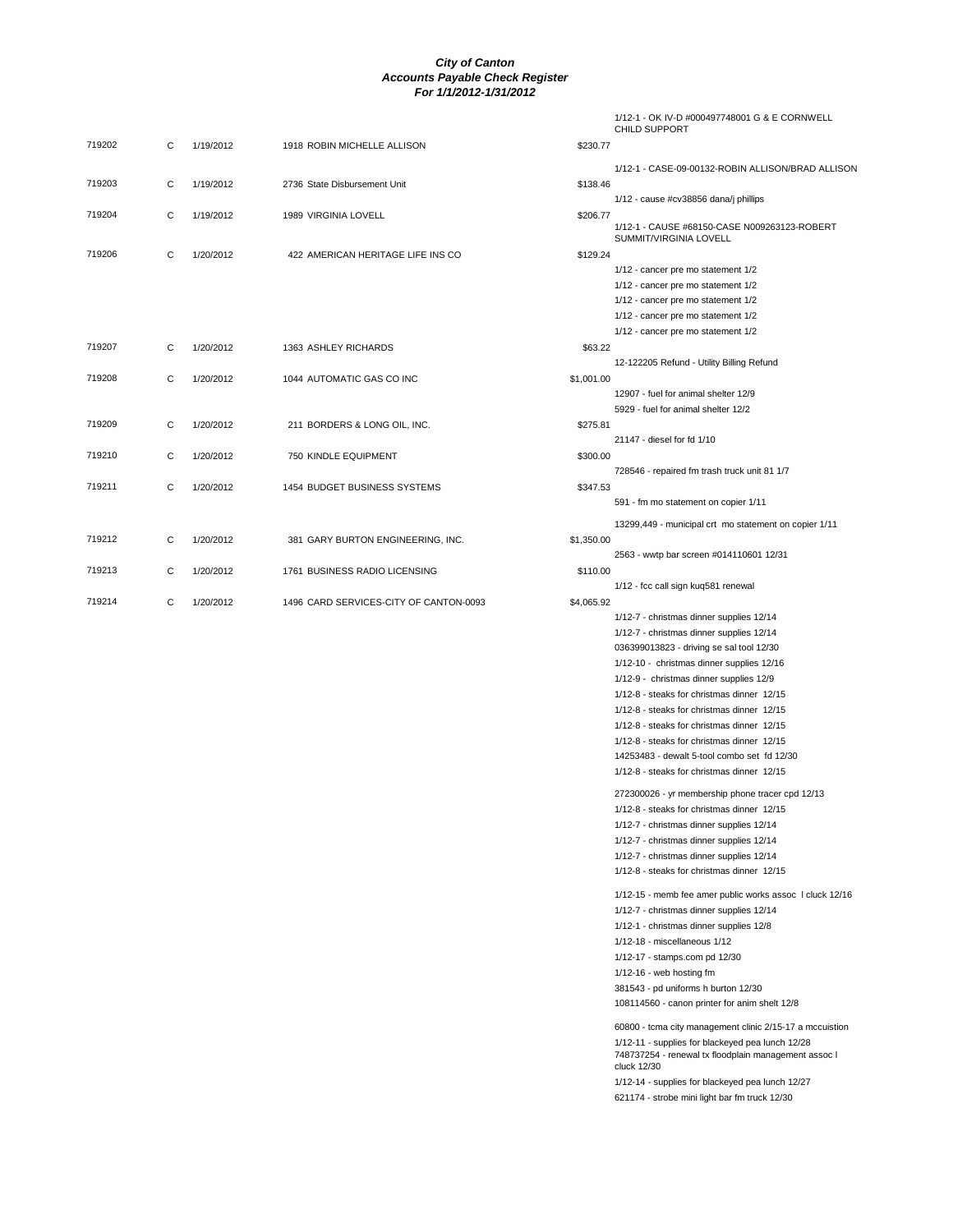|        |   |           |                                  |             | 1/12-13 - supplies for blackeyed pea lunch 12/30                                                              |
|--------|---|-----------|----------------------------------|-------------|---------------------------------------------------------------------------------------------------------------|
|        |   |           |                                  |             | 4312 - supplies for blackeyed pea lunch 12/29                                                                 |
|        |   |           |                                  |             | 1/12-12 - supplies for blackeyed pea lunch 12/29                                                              |
|        |   |           |                                  |             | 3504 - cleaning supplies for fm equip 12/28<br>104-2696336-9203402 - 10 pc pipe, stud & screw extractor       |
|        |   |           |                                  |             | set wwtp 12/9                                                                                                 |
|        |   |           |                                  |             | 1/12-1 - christmas dinner supplies 12/8                                                                       |
|        |   |           |                                  |             | 178/5 - christmas dinner supplies 12/12                                                                       |
|        |   |           |                                  |             | 1/12-2 - christmas dinner supplies 12/12                                                                      |
|        |   |           |                                  |             | 1/12-2 - christmas dinner supplies 12/12                                                                      |
|        |   |           |                                  |             | 1/12-2 - christmas dinner supplies 12/12                                                                      |
|        |   |           |                                  |             | 1/12-2 - christmas dinner supplies 12/12                                                                      |
|        |   |           |                                  |             | 1/12-2 - christmas dinner supplies 12/12                                                                      |
|        |   |           |                                  |             | 180/5 - christmas dinner supplies 12/12                                                                       |
|        |   |           |                                  |             | 1/12-2 - christmas dinner supplies 12/12                                                                      |
|        |   |           |                                  |             | 1/12-1 - christmas dinner supplies 12/8                                                                       |
|        |   |           |                                  |             | 1/12-1 - christmas dinner supplies 12/8                                                                       |
|        |   |           |                                  |             | 1/12-1 - christmas dinner supplies 12/8                                                                       |
|        |   |           |                                  |             | 1/12-7 - christmas dinner supplies 12/14                                                                      |
|        |   |           |                                  |             | 1/12-1 - christmas dinner supplies 12/8                                                                       |
|        |   |           |                                  |             | 1/12-1 - christmas dinner supplies 12/8<br>1/12 - shower curtains fm, supplies for christmans dinner<br>12/6  |
|        |   |           |                                  |             | 1/12-2 - christmas dinner supplies 12/12                                                                      |
|        |   |           |                                  |             | 1/12-6 - christmas dinner supplies 12/14                                                                      |
|        |   |           |                                  |             | 1/12-3 - christmas dinner supplies 12/12<br>1/12 - shower curtains fm, supplies for christmans dinner<br>12/6 |
|        |   |           |                                  |             | 1/12-5 - christmas dinner supplies 12/13                                                                      |
|        |   |           |                                  |             | 1/12-5 - christmas dinner supplies 12/13                                                                      |
|        |   |           |                                  |             | 1/12-5 - christmas dinner supplies 12/13                                                                      |
|        |   |           |                                  |             | 1/12-5 - christmas dinner supplies 12/13                                                                      |
|        |   |           |                                  |             | 1/12-5 - christmas dinner supplies 12/13                                                                      |
|        |   |           |                                  |             | 1/12-5 - christmas dinner supplies 12/13                                                                      |
|        |   |           |                                  |             | 1/12-5 - christmas dinner supplies 12/13                                                                      |
|        |   |           |                                  |             | 1/12-4 - christmas dinner supplies 12/13                                                                      |
|        |   |           |                                  |             | 1/12-4 - christmas dinner supplies 12/13                                                                      |
|        |   |           |                                  |             | 1/12-4 - christmas dinner supplies 12/13                                                                      |
|        |   |           |                                  |             | 1/12-4 - christmas dinner supplies 12/13                                                                      |
|        |   |           |                                  |             | 1/12-4 - christmas dinner supplies 12/13                                                                      |
|        |   |           |                                  |             | 1/12-4 - christmas dinner supplies 12/13                                                                      |
|        |   |           |                                  |             | 1/12-4 - christmas dinner supplies 12/13                                                                      |
| 719216 | С | 1/20/2012 | 92 CARQUEST AUTO PARTS           | \$173.50    |                                                                                                               |
|        |   |           |                                  |             | 7979-98878 - oil seal unit 112 fm 12/20                                                                       |
|        |   |           |                                  |             | 7979-98877 - auto bearing unit 112 fm 12/20                                                                   |
|        |   |           |                                  |             | 7979-98716 - 1/2 socket fm 12/15                                                                              |
|        |   |           |                                  |             | 7979-98846 - leak patch tc1 & civic center 12/20                                                              |
|        |   |           |                                  |             | 7979-99114 - smart straw, belt wwtp 12/28                                                                     |
|        |   |           |                                  |             | 7979-99095 - golf cart battery unit 73 fm 12/27                                                               |
|        |   |           |                                  |             | 7979-98953 - 2 pc rubber grey fm 12/22                                                                        |
|        |   |           |                                  |             | 7979-86396 - fuel stabilizer fm                                                                               |
|        |   |           |                                  |             | 7979-98846 - leak patch tc1 & civic center 12/20                                                              |
|        |   |           |                                  |             |                                                                                                               |
| 719217 | С | 1/20/2012 | 875 CEDC                         | \$37,000.00 | 7979-98905 - auto bearing, oil seal unit 112 fm 12/21                                                         |
|        |   |           |                                  |             | 130 - cvb marketing-fm & city public relations 1/6                                                            |
| 719218 | С | 1/20/2012 | 1732 CERIDIAN BENEFIT SERVICES   | \$87.10     |                                                                                                               |
|        |   |           |                                  |             | 332166195 - cobra mo statement 1/3                                                                            |
| 719219 | C | 1/20/2012 | 2735 Delaina Netherland          | \$52.66     | 1/12 - reimburse travel & meal d netherland tyler seminar<br>1/9                                              |
| 719220 | С | 1/20/2012 | 348 EAGLE SECURITY SYSTEMS, INC. | \$240.00    |                                                                                                               |
|        |   |           |                                  |             |                                                                                                               |
| 719221 | С | 1/20/2012 | 1247 ELLIOTT ELECTRIC SUPPLY     | \$403.50    | 23175 - monthly monitoring for log cabin 1/1-12/31/12                                                         |
|        |   |           |                                  |             | 24-05674-01 - 2hr wall timer fm 1/1                                                                           |
|        |   |           |                                  |             | 24-06502-01 - electrical supplies for fm 1/6                                                                  |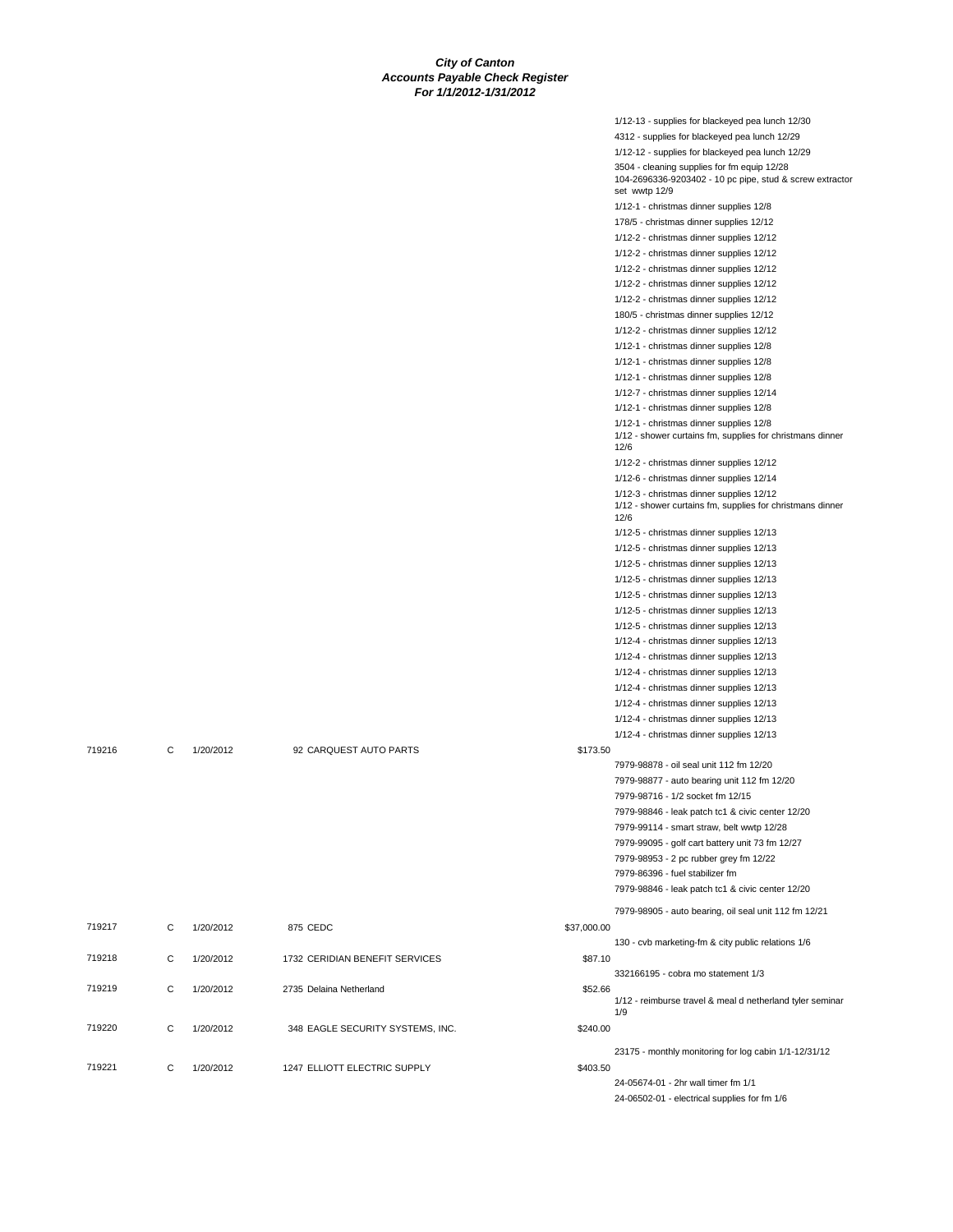| 719222 | С | 1/20/2012 | 1733 FIRST NATIONAL BANK OF CANTON | \$3,771.82  |                                                                                          |
|--------|---|-----------|------------------------------------|-------------|------------------------------------------------------------------------------------------|
|        |   |           |                                    |             | 1/12 - principal & interest #828593500 tx dot prop 1/10                                  |
|        |   |           |                                    |             |                                                                                          |
| 719223 | С | 1/20/2012 | 1994 GODDARD ENTERPRISES           | \$11,000.00 | 1/12 - principal & interest #828593500 tx dot prop 1/10                                  |
|        |   |           |                                    |             | 7132-12-011 - 2 fire dept storm sirens                                                   |
| 719224 | С | 1/20/2012 | 891 GT DISTRIBUTORS INC.           | \$3,360.45  |                                                                                          |
|        |   |           |                                    |             | 382258,381223 - 4 tasers                                                                 |
|        |   |           |                                    |             | 379171 - streamline stinger batter pd 12/14                                              |
| 719225 | С | 1/20/2012 | 1342 GUARDIAN LIFE                 | \$2,544.85  |                                                                                          |
|        |   |           |                                    |             | 2/12 - guardian life ins mo statement 1/17                                               |
|        |   |           |                                    |             | 2/12 - guardian life ins mo statement 1/17                                               |
|        |   |           |                                    |             | 2/12 - guardian life ins mo statement 1/17                                               |
|        |   |           |                                    |             | 2/12 - guardian life ins mo statement 1/17                                               |
|        |   |           |                                    |             | 2/12 - guardian life ins mo statement 1/17                                               |
|        |   |           |                                    |             | 2/12 - guardian life ins mo statement 1/17                                               |
|        |   |           |                                    |             | 2/12 - guardian life ins mo statement 1/17                                               |
|        |   |           |                                    |             | 2/12 - guardian life ins mo statement 1/17                                               |
|        |   |           |                                    |             | 2/12 - guardian life ins mo statement 1/17                                               |
|        |   |           |                                    |             | 2/12 - guardian life ins mo statement 1/17                                               |
|        |   |           |                                    |             | 2/12 - guardian life ins mo statement 1/17                                               |
|        |   |           |                                    |             | 2/12 - guardian life ins mo statement 1/17                                               |
|        |   |           |                                    |             | 2/12 - guardian life ins mo statement 1/17<br>2/12 - guardian life ins mo statement 1/17 |
|        |   |           |                                    |             | 2/12 - guardian life ins mo statement 1/17                                               |
|        |   |           |                                    |             | 2/12 - guardian life ins mo statement 1/17                                               |
|        |   |           |                                    |             | 2/12 - guardian life ins mo statement 1/17                                               |
|        |   |           |                                    |             | 2/12 - guardian life ins mo statement 1/17                                               |
|        |   |           |                                    |             | 2/12 - guardian life ins mo statement 1/17                                               |
|        |   |           |                                    |             | 2/12 - guardian life ins mo statement 1/17                                               |
|        |   |           |                                    |             | 2/12 - guardian life ins mo statement 1/17                                               |
|        |   |           |                                    |             | 2/12 - guardian life ins mo statement 1/17                                               |
| 719226 | С | 1/20/2012 | 2709 HBC BUILDING CENTER           | \$3,536.83  |                                                                                          |
|        |   |           |                                    |             | 719/5 - paint supplies for plaza, concrete 12/19                                         |
|        |   |           |                                    |             | 719/5 - paint supplies for plaza, concrete 12/19                                         |
|        |   |           |                                    |             | 721/5 - ezy-mix concrete 12/19                                                           |
|        |   |           |                                    |             | 725/5 - measuring wheel & paint for fd 12/20                                             |
|        |   |           |                                    |             | 733/5 - lumber for fences fm 12/20                                                       |
|        |   |           |                                    |             | 741/5 - spray paint primer fm 12/21                                                      |
|        |   |           |                                    |             | 734/5 - ezy-mix concreter wp booster station 12/20                                       |
|        |   |           |                                    |             | 718/5 - hillman hardware wp 12/19                                                        |
|        |   |           |                                    |             | 699/5 - 240v element for water heater fm 12/16                                           |
|        |   |           |                                    |             | 732/5 - recpt box cover, connector fm 12/20                                              |
|        |   |           |                                    |             | 711/5 - hillman hardware for bench at fm 12/16                                           |
|        |   |           |                                    |             | 710/5 - drill hammer 12/16                                                               |
|        |   |           |                                    |             | 709/5 - door knob for serv ctr door 12/16<br>708/5 - poly sealant for plaza museum 12/16 |
|        |   |           |                                    |             | 744/5 - bolt eyes w/nut pole at city lake 12/21                                          |
|        |   |           |                                    |             | 701/5 - work gloves 12/16                                                                |
|        |   |           |                                    |             | 774/5 - ezy-mix concrete for artesian well 12/23                                         |
|        |   |           |                                    |             | 695/5 - water heater for gray restroom fm 12/15                                          |
|        |   |           |                                    |             | 694/5 - hillman hardware for new shop fm 12/15                                           |
|        |   |           |                                    |             | 687/5 - deck mops anim shelter 12/15                                                     |
|        |   |           |                                    |             | 704/5 - supplies for bench seat at fm 12/16                                              |
|        |   |           |                                    |             | 787/5 - vinyl tube wp 12/26                                                              |
|        |   |           |                                    |             | 700/5 - green nylon cord for plaza 12/16                                                 |
|        |   |           |                                    |             | 820/5 - impact set, drill bit, sockets fd 12/30                                          |
|        |   |           |                                    |             | 808/5 - roaster, bulbs fm 12/29                                                          |
|        |   |           |                                    |             | 808/5 - roaster, bulbs fm 12/29                                                          |
|        |   |           |                                    |             | 806/5 - spray foam to fill in pipe 12/28                                                 |
|        |   |           |                                    |             | 803/5 - poly tube wp 12/28                                                               |
|        |   |           |                                    |             | 798/5 - electrical supplies for moosehead landing 12/27                                  |
|        |   |           |                                    |             | 797/5 - form stakes, 4lb hammer anim shelt 12/27                                         |
|        |   |           |                                    |             | 764/5 - tool box latch fm 12/22                                                          |
|        |   |           |                                    |             |                                                                                          |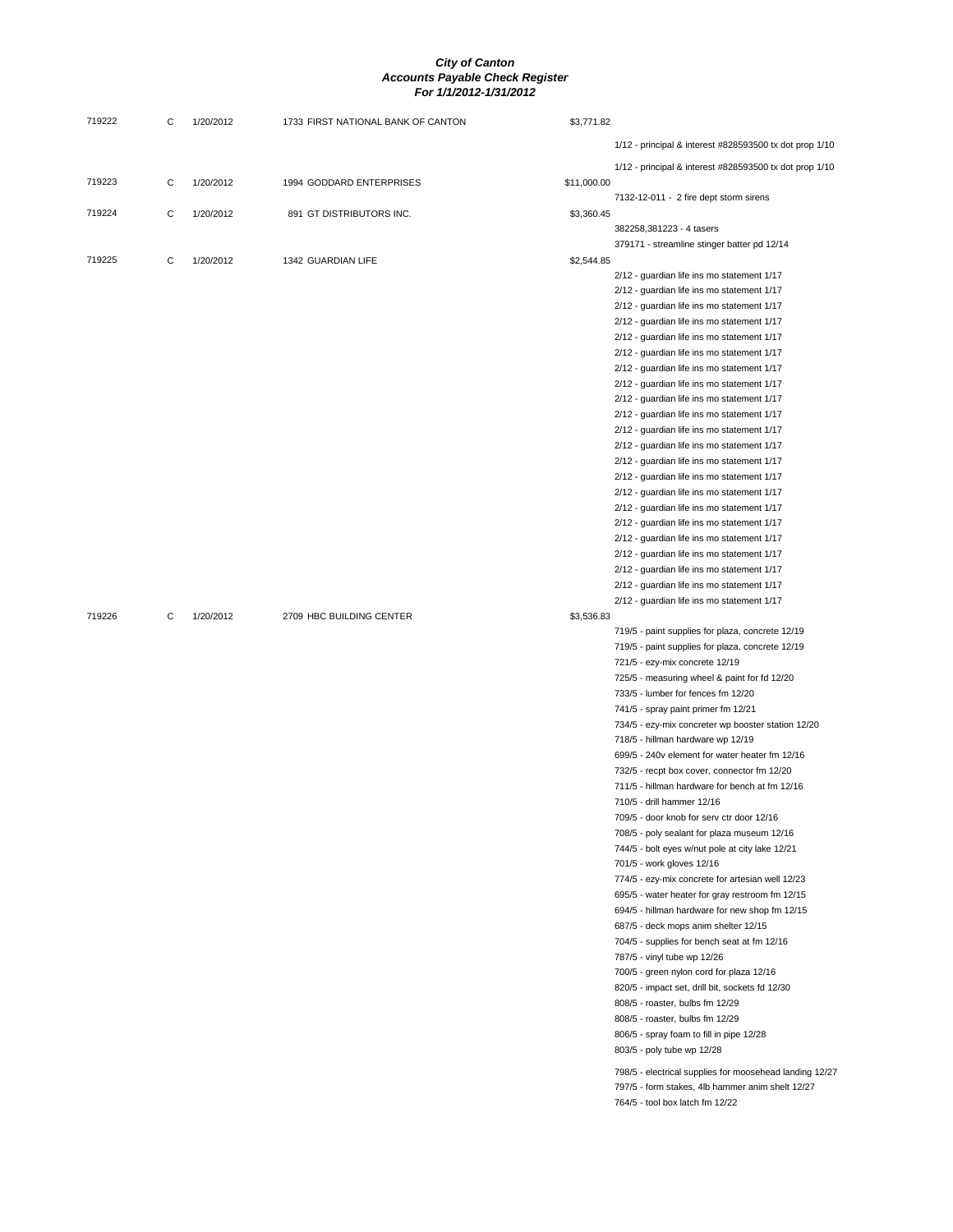791/5 - flagging tape fm 12/27

757/5 - supplies for fence for artesian well 12/21 777/5 - barb wire for artesian well, batteries 12/23 777/5 - barb wire for artesian well, batteries 12/23

778/5 - paint supplies for fd 12/23 680/5 - brackets for shelves dcl fm 12/14 765/5 - batteries, rain gauge, clock fm 12/22 763/5 - hose nozzle, adapter hose wwtp 12/22 756/5 - lumber for fence repair fm 12/21 758/5 - supplies for fence for artesian well 12/21 797/5 - form stakes, 4lb hammer anim shelt 12/27 572/5 - return chain saw chain 12/5 604/5 - hand truck tire, drill bit, thermostat 12/7 685/5 - gas bottle exchange from christmas dinner 12/14 601/5 - hillman hardware ems building 12/7 675/5 - supplie to repair bathroom fd 12/14 597/5 - fm plumbing supplies 12/7 593/5 - grounding plug wire fd br-1 truck 12/6 576/5 - hillman hardware 12/5 575/5 - yellow pine for door at serv ctr 12/5 604/5 - hand truck tire, drill bit, thermostat 12/7 574/5 - hillman hardware, recycled 8" scissor 12/5 602/5 - poly sealant for serv ctr 12/7 564/5 - hillman hardware, stakool roof, chain saw chain 12/5 564/5 - hillman hardware, stakool roof, chain saw chain 12/5 569/5 - nails, lock bolt, etc to replace door at serv ctr 12/5 563/5 - brass coupls, air quick conn fm 12/5 562/5 - replace metal door for serv ctr 12/5 561/5 - shop vac for serv ctr 12/5 555/5 - yellow pine for map at serv ctr 12/2 545/5 - wrap pipe, pipe insulation, juno sk k4 combo pack 12/2 573.5 - hex nipple, nylon, teflon pipe 12/5 651/5 - bottle gas for christmas dinner 12/12 677/5 - supplie to repair bathroom fd 12/14 669/5 - strap hanger, hillman hardware moosehead landing fm 12/14 662/5 - repair water fountain drain at fd 12/13 660/5 - plumbing supplies, etc moosehead landing fm 12/13 599/5 - hillman hardware ems building 12/7 651/5 - bottle gas for christmas dinner 12/12 608/5 - indoor digital timer for f blue restroom 12/7 651/5 - bottle gas for christmas dinner 12/12 651/5 - bottle gas for christmas dinner 12/12 609/5 - hillman hardware, screwdriver set, locknut, washer wp 12/7 651/5 - bottle gas for christmas dinner 12/12 609/5 - hillman hardware, screwdriver set, locknut, washer wp 12/7 643/5 - electrical supplies, recepticle box pd 12/12 615/5 - blue & green paint for water & sewer lines 12/8 615/5 - blue & green paint for water & sewer lines 12/8 618/5 - paint supplies for fd building 12/8 622/5 - test plugs, plug cleanout pvc wwtp 12/8 620/5 - deck screw, paint caulk, plywood, etc fm main gate 12/8 635/5 - supplies for Hwy 198 sewer tap 12/9 639/5 - hlgn bulb, clear bulg wp 12/10 719231 C 1/20/2012 2446 INNOVA \$524.10 12-0034 - disc golf bases 719232 C 1/20/2012 1363 JAMES LITTLEJOHN \$61.68 8-081970-04 Refund - Utility Billing Refund 719233 C 1/20/2012 1363 JERRY BURNS \$85.37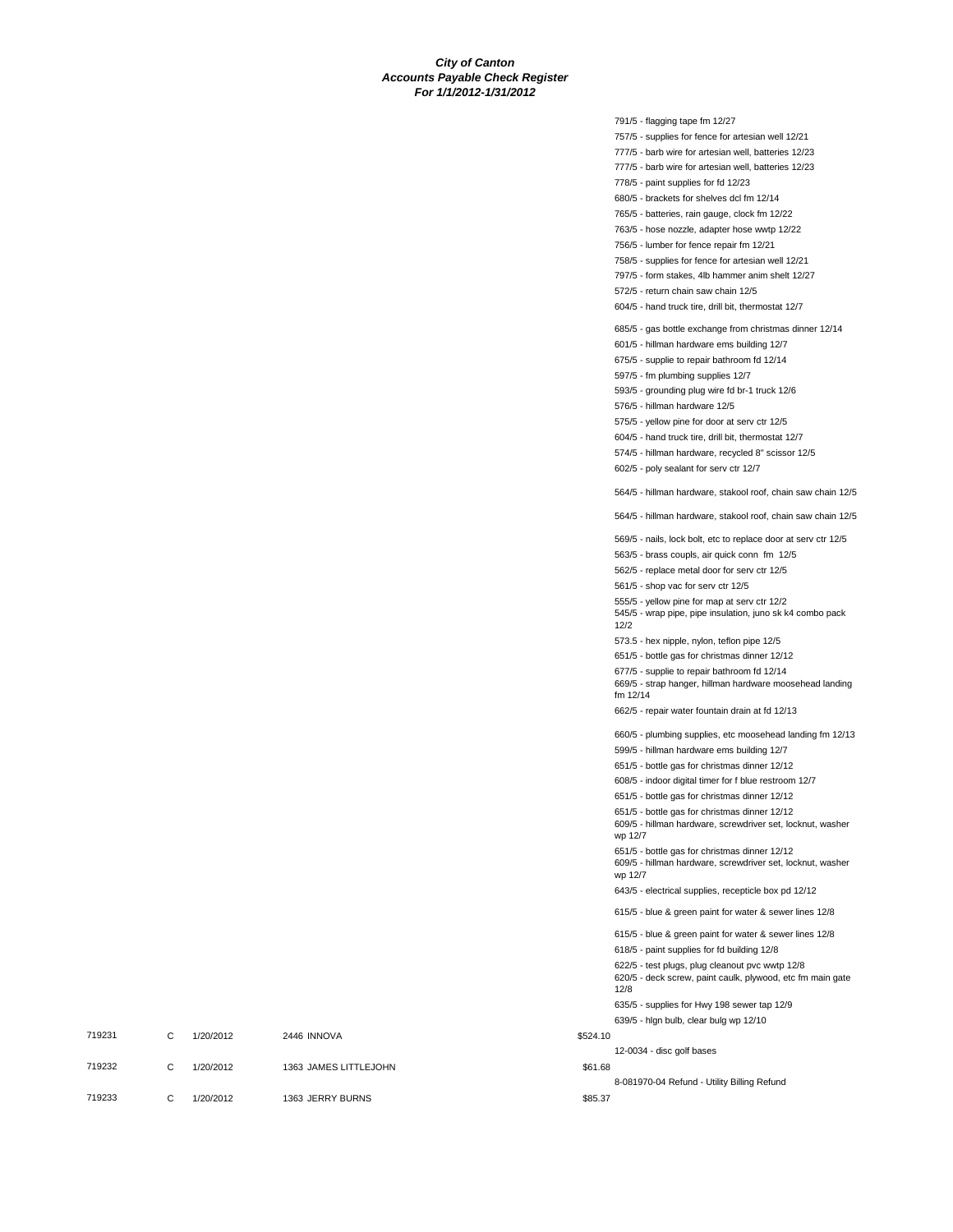|        |   |           |                                                  |            | 8-081780-02 Refund - Utility Billing Refund                                                                                                                                                                       |
|--------|---|-----------|--------------------------------------------------|------------|-------------------------------------------------------------------------------------------------------------------------------------------------------------------------------------------------------------------|
| 719234 | С | 1/20/2012 | 145 JOHNSON LAB & SUPPLY CO.                     | \$272.04   | 166653 - 12 water meter lids 1/4                                                                                                                                                                                  |
| 719235 | C | 1/20/2012 | 1093 KSA ENGINEERS                               | \$6,800.00 | 48157 - site study #cn.048 11/27-12/31/11                                                                                                                                                                         |
| 719236 | С | 1/20/2012 | 1635 LLOYD GOSSENLINK, ATTORNEYS AT LAW          | \$475.00   |                                                                                                                                                                                                                   |
| 719237 | С | 1/20/2012 | 199 MAULDIN MECHANICAL                           | \$844.96   | 54878 - alcohol ordinance 1/12                                                                                                                                                                                    |
|        |   |           |                                                  |            | 1898 - replaced circuit boards & thermostats civ center 1/9                                                                                                                                                       |
| 719238 | С | 1/20/2012 | 321 METRO FIRE                                   | \$520.00   | 49181-1 - coupler male & female for twin line equip repair                                                                                                                                                        |
| 719239 | C | 1/20/2012 | 413 MUNICIPAL WATER WORKS SUPPLY                 | \$5,013.75 | 1/5                                                                                                                                                                                                               |
|        |   |           |                                                  |            | 76981,77140,77225,77226 - sewer & water line parts 12/12                                                                                                                                                          |
|        |   |           |                                                  |            | 76981,77140,77225,77226 - sewer & water line parts 12/12                                                                                                                                                          |
| 719240 | С | 1/20/2012 | 2052 MUNICIPAL EMERGENCY SERVICES                | \$2,376.00 |                                                                                                                                                                                                                   |
| 719241 | C | 1/20/2012 | 256 NATIONAL SUPPLY CO., INC.                    | \$425.50   | 286800 - hydrotest gasket, regulator cover, flow test, etc 1/6                                                                                                                                                    |
|        |   |           |                                                  |            | 54137 - rv electrical boxes fm 11/29<br>54136 - t-closet auger fm 11/29                                                                                                                                           |
| 719242 | С | 1/20/2012 | 2739 New Vision Carpet and Floors                | \$1,306.00 |                                                                                                                                                                                                                   |
| 719243 | С | 1/20/2012 | 1991 PERDUE, BRANDON, FIELDER, COLLINS & MOTT LL | \$3,508.22 | 12-0119-3 - install carpet-plaza museum                                                                                                                                                                           |
|        |   |           |                                                  |            | 12091 - mun crt collection of fines/fees for the city 4/6-<br>8/54/11                                                                                                                                             |
| 719244 | С | 1/20/2012 | 2690 PK Power Systems                            | \$1,221.46 | 2011256 - lightning & surge suppression installed on<br>generator pd 1/3                                                                                                                                          |
| 719245 | С | 1/20/2012 | 1336 STANGER SURVEYING                           | \$517.50   | 2011255 - repaired generator wwtp 1/3                                                                                                                                                                             |
|        |   |           |                                                  |            | c120005 - pump station survey 60 acres 1/16                                                                                                                                                                       |
| 719246 | C | 1/20/2012 | 103 TELETOUCH COMMUNICATIONS                     | \$393.00   | 426672 - motorola xts 1500 repair 1/3                                                                                                                                                                             |
| 719247 | C | 1/20/2012 | 2723 Texas Department of Criminal Justice        | \$677.36   | 2673 - Canton City Limits signs 12/9                                                                                                                                                                              |
| 719248 | С | 1/20/2012 | 88 TEXAS MUNICIPAL CLERKS                        | \$75.00    |                                                                                                                                                                                                                   |
| 719249 | C | 1/20/2012 | 1749 TEXAS MUNICIPAL EQUIPMENT, LLC              | \$384.60   | 1/12 - municipal clerk course 3 d johnson                                                                                                                                                                         |
| 719250 | C | 1/20/2012 | 349 THE PRODUCTIVITY CENTER                      | \$630.00   | 5182 - replace hose for jet machine wwtp 12/15                                                                                                                                                                    |
|        |   |           |                                                  |            | CPD2211112 - tcledds renewal march 2012 through march<br>2013                                                                                                                                                     |
| 719251 | С | 1/20/2012 | 2731 TITAN SERVICES GROUP                        | \$1,007.50 | 1193 - assisted w/laptop 2 internet access complaint pd<br>1/10                                                                                                                                                   |
|        |   |           |                                                  |            | 1194 - created dvd backups for laprade video coc 1/10<br>1195 - asyst updates, server & firewall maint, print spool<br>replaced coc 1/10<br>1190 - download firehouse, server main, corrected<br>database fd 12/9 |
|        |   |           |                                                  |            | 1189 - worked with dvd writer & voice recorder at pd 1/9                                                                                                                                                          |
| 719252 | C | 1/20/2012 | 79 TRINITY VALLEY ELEC COOP                      | \$133.36   |                                                                                                                                                                                                                   |
|        |   |           |                                                  |            | 1/12-3004329704 - burnett trail mo statement 1/9<br>1/12-3004329702 - artesian well mo statement 1/9                                                                                                              |
| 719253 | C | 1/20/2012 | 1363 TSA CONSULTING                              | \$123.55   | 3-031030-017 Refund - Utility Billing Refund                                                                                                                                                                      |
| 719254 | С | 1/20/2012 | 96 TYLER UNIFORM CO.                             | \$138.78   | 68188-01 - pd uniform 1/6                                                                                                                                                                                         |
| 719255 | C | 1/20/2012 | 200 UNITED SYSTEMS TECHNOLOGY INC                | \$295.00   |                                                                                                                                                                                                                   |
| 719256 | C | 1/20/2012 | 17 VAN ZANDT NEWSPAPER LLC                       | \$342.00   | 61019 - epay maintenance & license fee 11/15                                                                                                                                                                      |
|        |   |           |                                                  |            | 265448 - anim shelt ad-pictures w/santa wp chronicle 12/9                                                                                                                                                         |

265470 - anim shelt ad-pictures w/santa vz news 12/11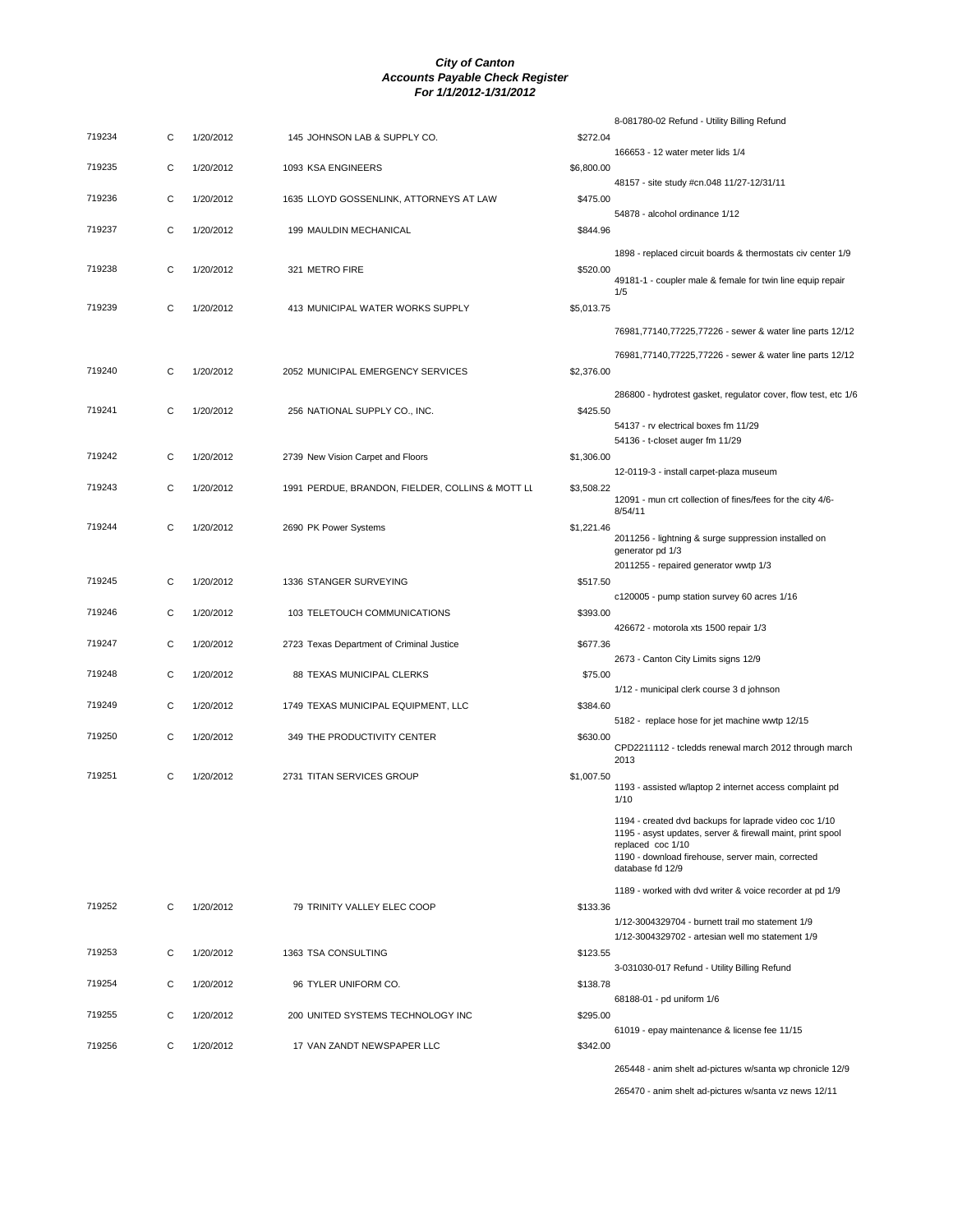|         |   |           |                                            |             | 265440 - anim shelt ad-pictures w/santa canton herald 12/8<br>265722 - 1/4 pg dry creek landing ad 12/31<br>247345 - 1/2 pg guide fm ad 12/31 |
|---------|---|-----------|--------------------------------------------|-------------|-----------------------------------------------------------------------------------------------------------------------------------------------|
|         |   |           |                                            |             | 265441 - anim shelt ad-pictures w/santa van banner 12/8                                                                                       |
| 719257  | C | 1/20/2012 | 932 VAN ZANDT STEEL INC                    | \$1,098.00  |                                                                                                                                               |
|         |   |           |                                            |             | 2877 - repair doors dry creek landing fm 1/10                                                                                                 |
| 719258  | C | 1/20/2012 | 139 VERIZON SOUTHWEST                      | \$279.92    |                                                                                                                                               |
|         |   |           |                                            |             | 1/12-090213 - coc mo statement 1/1                                                                                                            |
|         |   |           |                                            |             | 1/12-990304 - fm mo statement 567-1962 1/4                                                                                                    |
| 719259  | С | 1/20/2012 | 2737 Whatsupsign Division of HCYP          | \$100.00    |                                                                                                                                               |
|         |   |           |                                            |             | 1/12 - refund variance application fee 1/11                                                                                                   |
| 719260  | C | 1/24/2012 | 2592 STARK BUILT LTD                       | \$12,560.76 |                                                                                                                                               |
|         |   |           |                                            |             | 1/12 - main street sw rehab (tcf 710022) pay req $# 5$                                                                                        |
| 719261  | C | 1/30/2012 | 282 AMAZING DESIGNZ                        | \$2,296.25  |                                                                                                                                               |
|         |   |           |                                            |             | 11891 - removal & rebuilding marquis sign (1/2) cedc 1/30                                                                                     |
| 719262  | C | 1/31/2012 | 2320 ASHLEY GREGORY                        | \$148.62    |                                                                                                                                               |
|         |   |           |                                            |             | 1/12-2 - CAUSE CC1-2008-072-ASHLEY<br>GREGORY/DONOVAN MUSGRAVE-AG CASE<br>0011648603                                                          |
| 719263  | С | 1/31/2012 | 1669 BRANDY DEVILLE                        | \$260.29    |                                                                                                                                               |
|         |   |           |                                            |             | 1/12-2 - CAUSE # 05-00293-CASE # N009204753-<br><b>BRANDY/STEPHEN</b>                                                                         |
| 719264  | С | 1/31/2012 | 732 CHRISTINA E RYDER                      | \$193.52    |                                                                                                                                               |
|         |   |           |                                            |             | 1/12-2 - CAUSE # 04 00514-CHRISTINA/JOE                                                                                                       |
| 719265  | С | 1/31/2012 | 1593 COLLEEN M BROWN                       | \$69.23     |                                                                                                                                               |
|         |   |           |                                            |             | 1/12-2 - CAUSE-94211-COLLEEN BROWN/JOEL BROWN<br>-AG CASE#-4591592561                                                                         |
| 719266  | С | 1/31/2012 | 134 MY CREDIT UNION                        | \$310.00    |                                                                                                                                               |
|         |   |           |                                            |             | 1/12-2 - EMPLOYEE DIRECT SAVINGS DEPOSIT                                                                                                      |
|         |   |           |                                            |             | 1/12-2 - EMPLOYEE DIRECT SAVINGS DEPOSIT                                                                                                      |
|         |   |           |                                            |             | 1/12-2 - EMPLOYEE DIRECT SAVINGS DEPOSIT                                                                                                      |
|         |   |           |                                            |             | 1/12-2 - EMPLOYEE DIRECT SAVINGS DEPOSIT                                                                                                      |
|         |   |           |                                            |             | 1/12-2 - EMPLOYEE DIRECT SAVINGS DEPOSIT                                                                                                      |
|         |   |           |                                            |             | 1/12-2 - EMPLOYEE DIRECT SAVINGS DEPOSIT                                                                                                      |
|         |   |           |                                            |             | 1/12-2 - EMPLOYEE DIRECT SAVINGS DEPOSIT                                                                                                      |
| 719267  | C | 1/31/2012 | 2703 OKLAHOMA DEPARTMENT OF HUMAN SERVICES | \$157.86    | 1/12-2 - OK IV-D #000497748001 G & E CORNWELL                                                                                                 |
|         |   |           |                                            |             | CHILD SUPPORT                                                                                                                                 |
| 719268  | С | 1/31/2012 | 1918 ROBIN MICHELLE ALLISON                | \$230.77    |                                                                                                                                               |
|         |   |           |                                            |             | 1/12-2 - CASE-09-00132-ROBIN ALLISON/BRAD ALLISON                                                                                             |
| 719269  | С | 1/31/2012 | 1987 SPRINT                                | \$1,159.63  |                                                                                                                                               |
|         |   |           |                                            |             | 662195799-032 - sprint mo statement 1/12                                                                                                      |
|         |   |           |                                            |             | 662195799-032 - sprint mo statement 1/12                                                                                                      |
|         |   |           |                                            |             | 662195799-032 - sprint mo statement 1/12                                                                                                      |
|         |   |           |                                            |             | 662195799-032 - sprint mo statement 1/12                                                                                                      |
|         |   |           |                                            |             | 662195799-032 - sprint mo statement 1/12                                                                                                      |
|         |   |           |                                            |             | 662195799-032 - sprint mo statement 1/12                                                                                                      |
|         |   |           |                                            |             | 662195799-032 - sprint mo statement 1/12                                                                                                      |
|         |   |           |                                            |             | 662195799-032 - sprint mo statement 1/12                                                                                                      |
|         |   |           |                                            |             | 662195799-032 - sprint mo statement 1/12                                                                                                      |
|         |   |           |                                            |             | 662195799-032 - sprint mo statement 1/12                                                                                                      |
|         |   |           |                                            |             | 662195799-032 - sprint mo statement 1/12                                                                                                      |
|         |   |           |                                            |             | 662195799-032 - sprint mo statement 1/12                                                                                                      |
|         |   |           |                                            |             | 662195799-032 - sprint mo statement 1/12                                                                                                      |
|         |   |           |                                            |             | 662195799-032 - sprint mo statement 1/12                                                                                                      |
| 719271  | С | 1/31/2012 | 2736 State Disbursement Unit               | \$138.46    |                                                                                                                                               |
| 1032012 |   |           | 2616 DEPT OF THE TREASURY-IRS              |             | 1/12-1 - cause #cv38856 dana/j phillips                                                                                                       |
|         | Е | 1/3/2012  |                                            | \$19,543.11 | 01032012 - R.05 941 Payroll Tax Run 1192                                                                                                      |
|         |   |           |                                            |             | 01032012 - R.05 941 Payroll Tax Run 1192                                                                                                      |
|         |   |           |                                            |             | 01032012 - R.05 941 Payroll Tax Run 1192                                                                                                      |
|         |   |           |                                            |             | 01032012 - R.05 941 Payroll Tax Run 1192                                                                                                      |
|         |   |           |                                            |             | 01032012 - R.05 941 Payroll Tax Run 1192                                                                                                      |
|         |   |           |                                            |             |                                                                                                                                               |

01032012 - R.05 941 Payroll Tax Run 1192